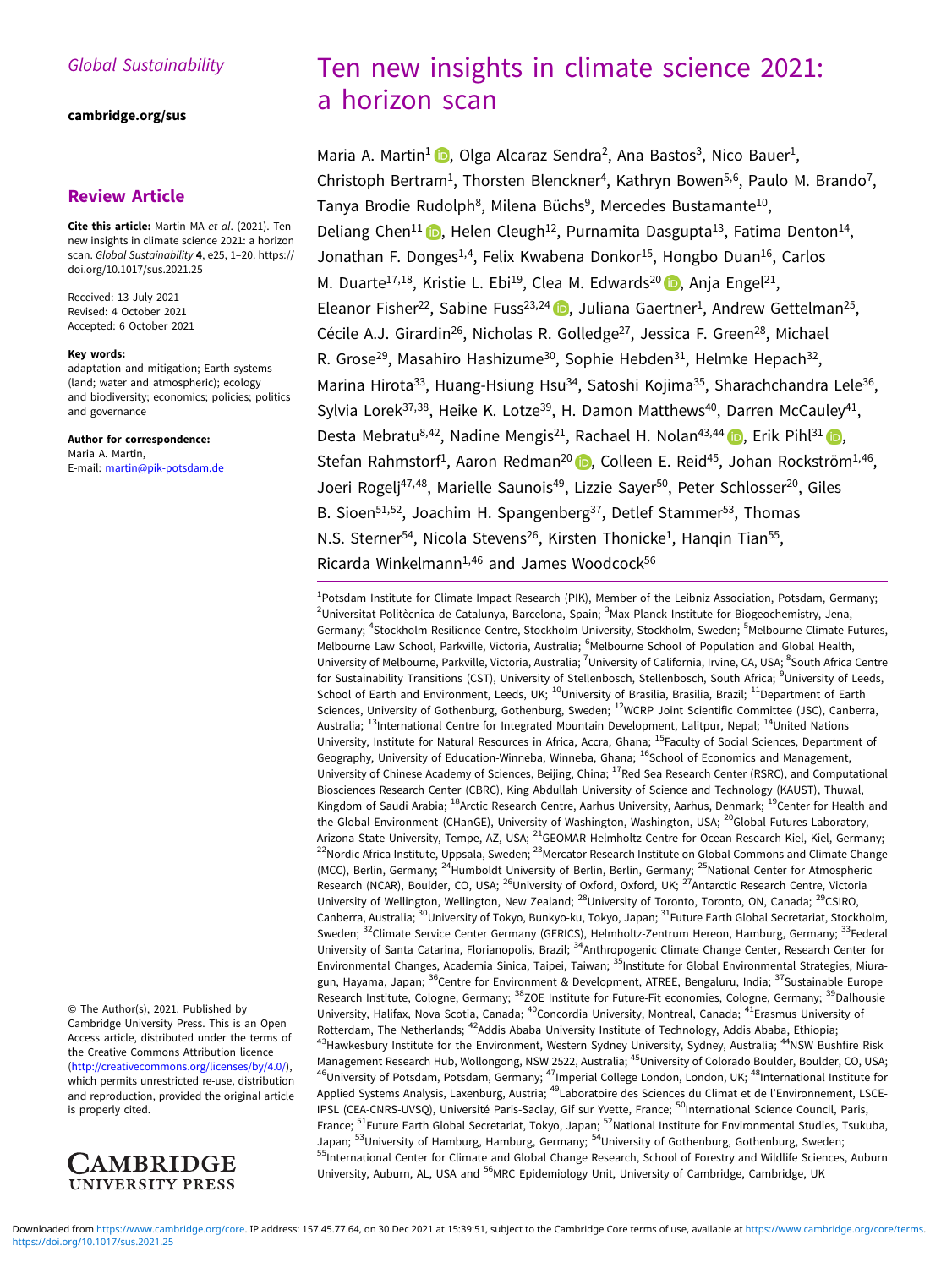Non-technical summary. We summarize some of the past year's most important findings within climate change-related research. New research has improved our understanding about the remaining options to achieve the Paris Agreement goals, through overcoming political barriers to carbon pricing, taking into account non- $CO<sub>2</sub>$  factors, a well-designed implementation of demand-side and nature-based solutions, resilience building of ecosystems and the recognition that climate change mitigation costs can be justified by benefits to the health of humans and nature alone. We consider new insights about what to expect if we fail to include a new dimension of fire extremes and the prospect of cascading climate tipping elements.

Technical summary. A synthesis is made of 10 topics within climate research, where there have been significant advances since January 2020. The insights are based on input from an international open call with broad disciplinary scope. Findings include: (1) the options to still keep global warming below 1.5 °C; (2) the impact of non-CO<sub>2</sub> factors in global warming; (3) a new dimension of fire extremes forced by climate change; (4) the increasing pressure on interconnected climate tipping elements; (5) the dimensions of climate justice; (6) political challenges impeding the effectiveness of carbon pricing; (7) demandside solutions as vehicles of climate mitigation; (8) the potentials and caveats of nature-based solutions; (9) how building resilience of marine ecosystems is possible; and (10) that the costs of climate change mitigation policies can be more than justified by the benefits to the health of humans and nature.

Social media summary. How dowe limit global warming to 1.5 °C and why is it crucial? See highlights of latest climate science.

#### 1. Introduction

Since 2017, the 10 new insights in climate science (hereafter 10NICS) annually summarize a set of the most critical aspects of Earth's complex climate system – including physical, biogeochemical and socioeconomic/sociocultural dimensions. Staying well below 2 °C of global warming above preindustrial temperatures and aiming to not exceed 1.5 °C are the principal goals of the 2015 Paris Agreement. These thresholds have since been reinforced by a number of large-scale science assessments (IPCC, [2018](#page-15-0), [2019b](#page-15-0), [2019a](#page-15-0), [2021](#page-15-0); Pörtner et al., [2021](#page-17-0)). The new insights presented here, based on scientific literature since January 2020, emphasize the urgent need for meaningful mitigation and adaptation.

The 10NICS topics are not intended to form a comprehensive scientific assessment. Intentionally limited to 10, each insight is succinct and does not try to cover entire fields. The 10NICS are presented in (a) an academic article for a scholarly audience (this publication) and (b) a policy report for policymakers and the general public.

Here we detail the methods used for the selection of the 10 insight topics, and then give a concise summary of each insight, briefly setting the background, elaborating on some recent developments in the field, and putting the new research insights into context with climate change scenarios or climate policies. In the concluding section, we develop and discuss a wider-scope scientific synthesis of the 10 insights.

#### 2. Methodology

Each year the three hosts of the 10NICS – Future Earth, the Earth League and the World Climate Research Programme

(WCRP) – invite the global science community to submit their proposals for new climate science insights in an open call. To qualify as a candidate topic, the proposals are required to be based on at least two to three peer-reviewed publications since January of the preceding year. The three hosts select an editorial board, which oversees the overall scientific quality and coherence of the output (academic article and policy report).

The 2021 call for topics was broadly and globally distributed via different channels (such as websites, social media accounts or mailing lists associated with the hosts and connected institutions, as well as via individual invitations), directly reaching over 8500 people. In total, 96 people responded to the call (Figure  $1(a)$ ). The 168 suggested topics (underpinned by 425 references, 332 of which qualified as recent from 2020/2021) were sorted and merged into 27 candidate insights. The editorial board extracted a list of 10 NICS from the 27 candidates.

Each insight was written by a team of three to five experts and one coordinating author. The experts were selected for each insight according to their discipline and scientific reputation, with the goal of promoting diversity in terms of gender, geography and scientific discipline (Figure  $1(b)$ ). The coordinating authors were staff appointed by the hosts.

#### 3. New insights

#### 3.1 Insight 1: Can global warming still be kept to 1.5 °C, and if yes, how?

The Paris Agreement aims to hold global warming to well below 2 °C and to pursue limiting it to 1.5 °C. As of 2020, human-caused global temperature increase had reached 1.2 °C above 1850–1900 levels [\(www.globalwarmingindex.org](#page-19-0)). Due to natural variability, an individual year's temperature statistically may exceed 1.5 °C within the next five years (World Meteorological Organization, [2021\)](#page-19-0). But warming in a single year is not how to assess whether limits set by the Paris Agreement are met as they refer to longterm, global averages (Rogelj et al., [2017](#page-17-0)).

Updates in historical temperature datasets now estimate about 0.1 °C higher historical warming as a result of improved interpretation of temperature observations from the early-industrial period (Kadow et al., [2020](#page-15-0); Morice et al., [2021;](#page-16-0) Rohde & Hausfather, [2020;](#page-17-0) Vose et al., [2021](#page-19-0)). Targeting 1.5 °C of warming above 1850–1900 levels using these updated temperature datasets therefore results in a shorter temperature distance between today and 1.5 °C, and thus a lower remaining carbon budget than implied at the time of the Paris Agreement.

A new uncertainty analysis (using this updated estimate of historical warming) concluded that in order to have even odds of not exceeding 1.5 °C, the atmospheric carbon uptake would have to be capped at  $440 \text{ GtCO}_2$  from 2020 onwards (Matthews et al., [2021](#page-16-0)). The associated remaining carbon budget estimate applies to total future emissions until net-zero  $CO<sub>2</sub>$  emissions are achieved, given the current understanding of climate sensitivity and carbon cycle responses to a typical 1.5 °C-compatible emission scenario (Matthews et al., [2020,](#page-16-0) [2021\)](#page-16-0) ([Figure 2](#page-3-0)). If at that point  $CO_2$  emissions remain at net-zero, warming could remain largely stable (MacDougall et al., [2020](#page-16-0)). However, this carbon budget estimate is contingent on concomitant stringent and unprecedented reductions in non- $CO<sub>2</sub>$  emissions such as methane from agriculture (Rogelj et al., [2019](#page-17-0)), land use changes, and on intact natural carbon sinks and stores, among other assumptions. Recent literature suggests that many of these assumptions may be overly optimistic (Leahy et al., [2020\)](#page-16-0).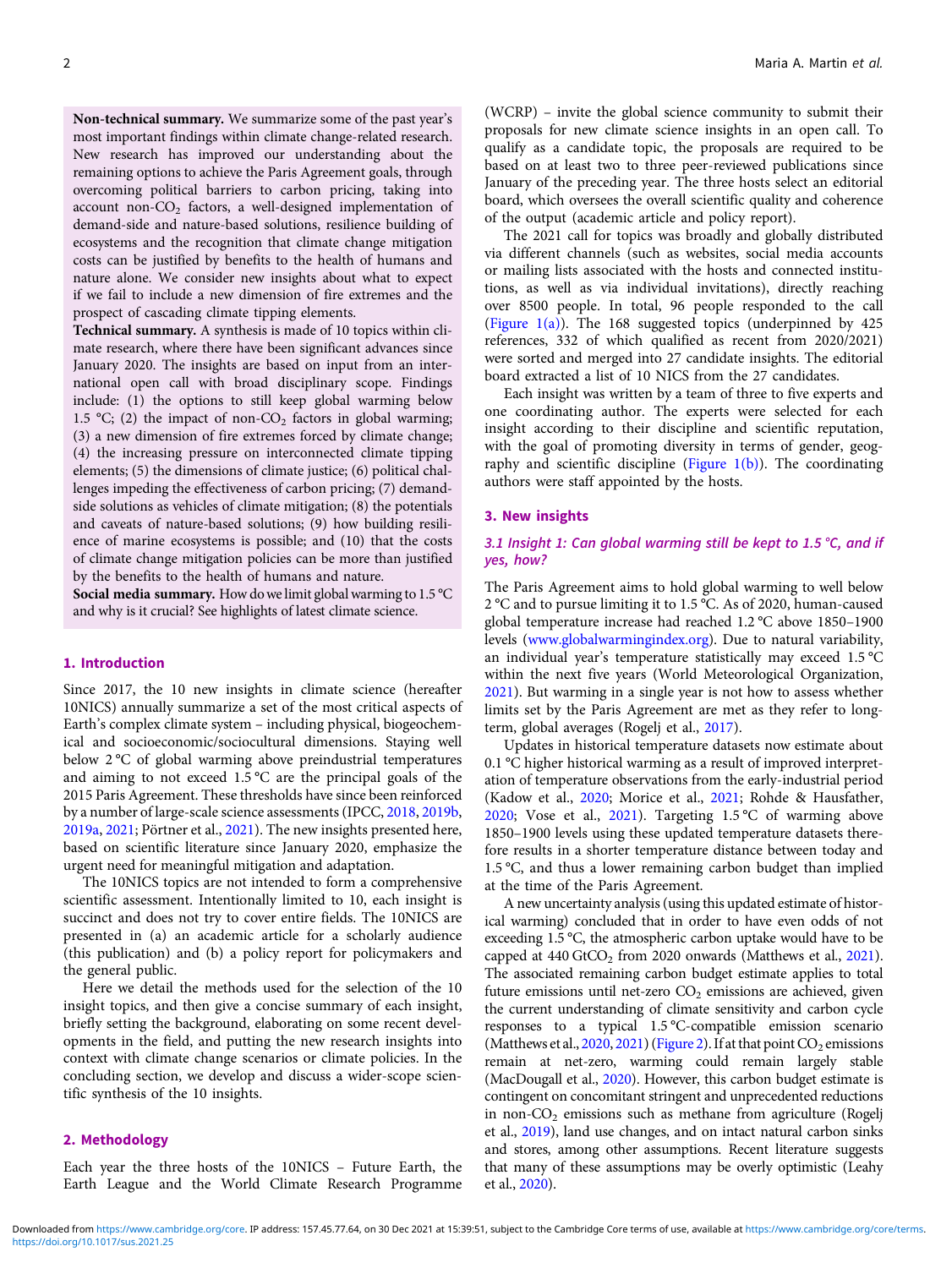<span id="page-2-0"></span>

Figure 1. Classification of (a) call respondents and (b) authors (including invited experts, coordinating authors and editorial board members) in terms of scientific discipline and geography (affiliation based, for details about the geography definitions, see Supplement material). Gender composition among call respondents was 37/59 (female/male); among authors it was 31/31. The call respondents' classification was made based on their responses; the authors' classification was individually confirmed.

At the same time, the COVID-19 pandemic has had a profound effect on global  $CO<sub>2</sub>$  emissions. In the year 2020, global CO2 emissions decreased by about 7% compared with 2019 (Friedlingstein et al., [2020](#page-14-0)). A single-year reduction has only negligible long-term effects (Forster et al., [2020](#page-14-0)), but sustaining a similar level of annual decrease  $(2 \text{ GtCO}_2/\text{year})$  or 5% of 2019 emissions), would bring us to net-zero around 2040, in line with about even odds of limiting warming to 1.5 °C (Matthews et al., [2021\)](#page-16-0).

The emissions reductions due to COVID-19 were largely because of changes in demand, while the structure of the economy remained unchanged. However, structural reductions in carbon intensity have been shown to multiply the effect of small demand reductions (Bertram et al., [2021](#page-13-0)). Furthermore, continued progress in solar and wind energy technologies suggests that additional low-carbon generation might soon be sufficient

to meet new power demand (Whiteman et al., [2021\)](#page-19-0) if deployed in conjunction with demand-side reductions (see Insight 6). If policies and recovery investments are aligned with efficiency and low-carbon energy technologies (Pianta et al., [2021](#page-17-0)), the needed drastic structural emissions reductions could be achieved.

Studies of deep decarbonization pathways show that the power sector offers many opportunities for deep decarbonization by the middle of the century, including in China (Duan et al., [2021](#page-14-0)), making electrification vital (Victoria et al., [2020](#page-19-0)). Direct electrification is preferable as it increases efficiency (Madeddu et al., [2020](#page-16-0)), but hydrogen-based fuels could play a role where electrification is not feasible (Ueckerdt et al., [2021\)](#page-18-0).

The deep and immediate emissions reductions required to keep warming to 1.5 °C indicate that all mitigation levers need to be employed at their most ambitious scales (IEA, [2021](#page-15-0); IPCC, [2018](#page-15-0); Warszawski et al., [2021\)](#page-19-0). Residual emissions from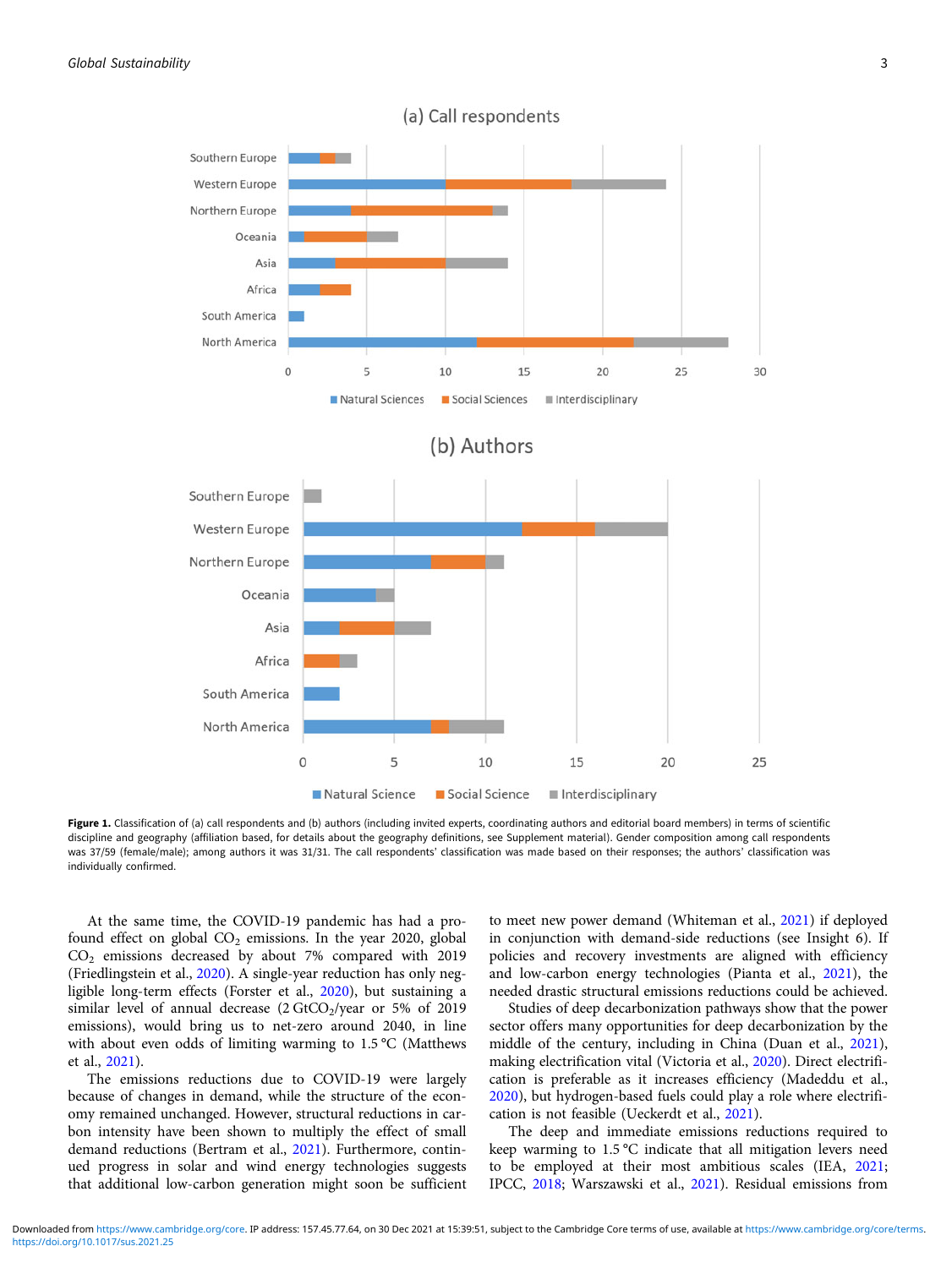<span id="page-3-0"></span>

Figure 2. Heading towards net-zero CO<sub>2</sub> emissions and the 1.5 °C target. The x-axis shows cumulative CO<sub>2</sub> emissions from 2020 until net-zero emissions are reached, with the associated likelihood of limiting peak warming to 1.5 °C on the left y-axis (based on the distribution of the 1.5 °C remaining carbon budget from Matthews et al., [2021\)](#page-16-0). The right y-axis marks the year that net-zero CO<sub>2</sub> emissions would be reached assuming a constant linear decrease from 2020 onwards, with the colours indicating the associated annual emissions decrease. Even odds limiting warming to 1.5 °C would require cumulative emissions of 440 GtCO<sub>2</sub> from 2020 onwards and require annual emission reductions of  $2 \text{ GtCO}_2$ /year.

existing and proposed infrastructures will very likely exceed the remaining carbon budget for 1.5 °C (Tong et al., [2019\)](#page-18-0), necessitating either the early retirement of economically viable infrastructure, or the large-scale deployment of carbon removal options. If near-term emissions are not sufficiently reduced, the window of opportunity to limit peak warming to 1.5 °C will close. Net negative emissions could return temperatures below this threshold after an overshoot (Tokarska et al., [2019](#page-18-0)), but this would require huge economic effort and strong regulations (Strefler et al., [2021\)](#page-18-0) as well as potentially crossing critical tipping points (see Insight 4). Broad portfolios of different carbon removal options could potentially increase total removal, while limiting the excessive use of individual options and their associated negative side effects (Fuhrman et al., [2020](#page-14-0); Strefler et al., [2021\)](#page-18-0).

#### 3.2 Insight 2: impact of non-CO<sub>2</sub> factors on global warming

Climate warming is driven by human activities that produce both positive and negative climate forcing. About 46% of current climate warming (21% of net warming) is caused by factors other than carbon dioxide  $(CO<sub>2</sub>)$  that include greenhouse gases, their precursors or warming aerosols such as black carbon (IPCC, [2021](#page-15-0), table AIII.3). Cooling factors, such as sulphate and nitrate aerosols and albedo changes due to land-use change, offset 20–50% of anthropogenic warming. These 'non- $CO<sub>2</sub>$  factors' are the largest source of uncertainty in the remaining carbon budget (IPCC, [2018](#page-15-0), Chapter 2).

The net impact of non- $CO<sub>2</sub>$  factors has increased from zero to an increasing warming effect over the past 20 years (Mengis & Matthews, [2020](#page-16-0)), linked to both increasing methane and nitrous oxide emissions from agricultural and land-use activities, and reductions in aerosol emissions.

Substantial progress in our understanding of aerosol radiative forcing provides higher confidence in the significant cooling effect of aerosols from human activities since 1850 (two chances out of three for a  $0.6-1.6$  W/m<sup>2</sup> cooling) (Bellouin et al., [2020\)](#page-13-0), dominated by aerosol interactions with clouds.

The COVID-19 pandemic lockdowns in 2020 were an unintended experiment illustrating the impact of reductions in aerosol and other short-term climate-forcing agents. Aerosol emissions from fossil fuel combustion, especially from the transport sector, reduced dramatically and increased global mean temperatures by 0.03 °C within a few months, with regional effects as high as 0.3 °C in May 2020 (Gettelman et al., [2021\)](#page-14-0). Aerosol reductions had a larger effect than reductions in  $CO<sub>2</sub>$ , ozone or aeroplane contrails on timescales of months to a year; however, the combined effects of the 2020/2021 reductions in greenhouse gases and aerosols on temperature become negligible in the long term (Forster et al., [2020\)](#page-14-0).

Methane (CH<sub>4</sub>) atmospheric concentrations continue to increase rapidly with a record high in 2020, reaching concentrations 6% higher than in 2000 (NOAA (AGGI), [2021](#page-17-0)). Increasing anthropogenic emissions over the last two decades are likely the dominant cause, with agriculture and waste sectors contributing in southern and South-eastern Asia, South America and Africa, and fossil fuel sectors contributing in China and the United States (Jackson et al., [2020](#page-15-0); Saunois et al., [2020](#page-18-0)).

Methane represents one of the greatest opportunities to address climate change. Readily available measures could reduce more than 45% of projected anthropogenic methane emissions by 2030. Low-cost reductions by reducing fossil fuel leaks and waste treatment would deliver about 0.3 °C of avoided warming by the 2040s (UNEP, [2021\)](#page-18-0).

Nitrous oxide  $(N_2O)$  is accumulating in the atmosphere at an increasing rate, with global emissions 10% greater in 2016 than in the 1980s, faster than all scenarios used by the Intergovernmental Panel on Climate Change (IPCC). The use of nitrogen fertilizers in agriculture, including organic fertilizer from livestock manure, caused over 70% of global  $N_2O$  emissions in the recent decade (2007–2016) with the largest growth coming from emerging economies, particularly Brazil, China and India (Tian et al., [2020\)](#page-18-0).

Growing demand for food and animal feed will further increase global  $N_2O$  and  $CH_4$  emissions (NOAA (AGGI), [2021;](#page-17-0) Tian et al., [2020](#page-18-0); Yao et al., [2020\)](#page-19-0). Some mitigation options in the agriculture sector are available for immediate deployment,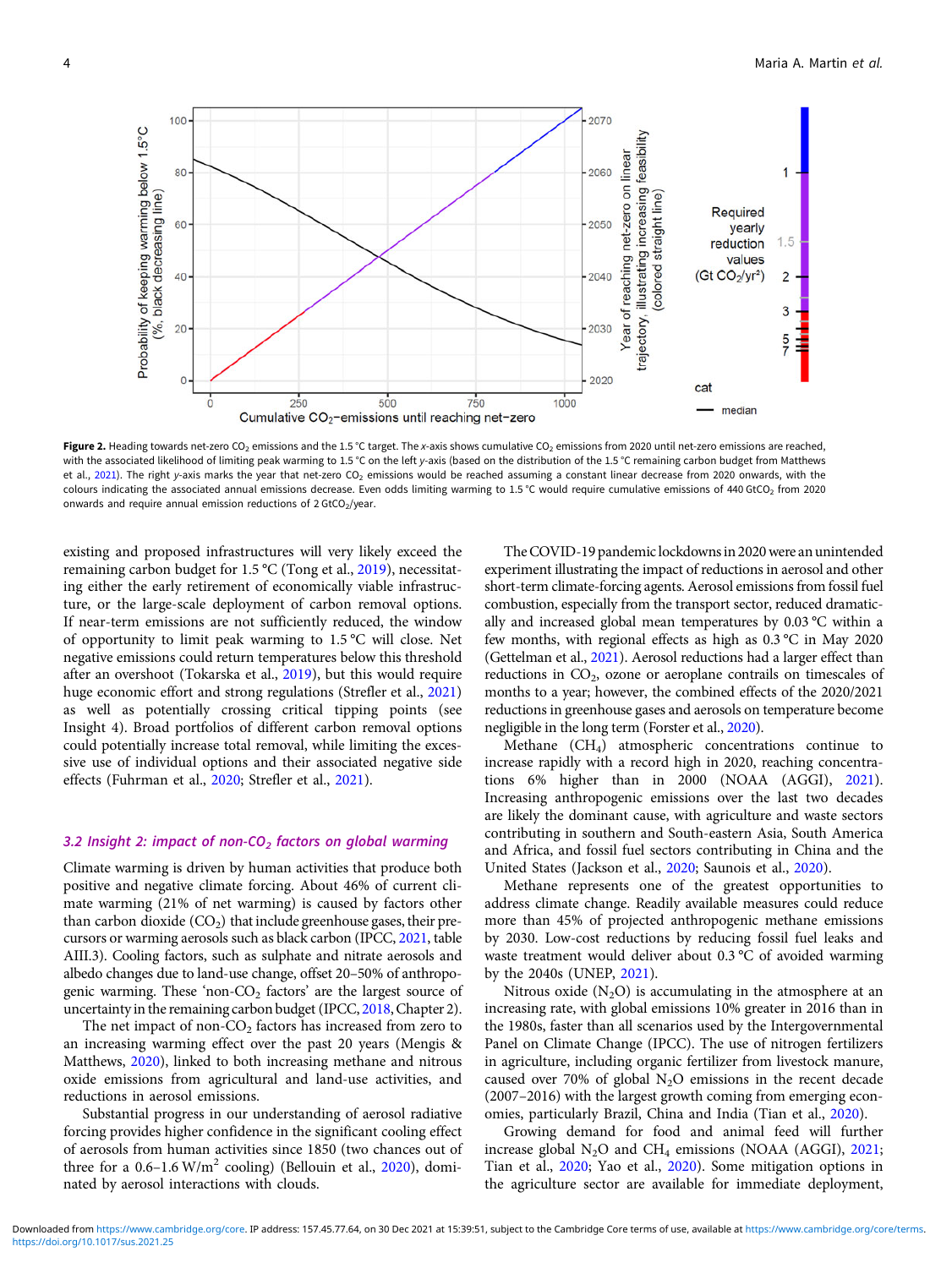

Figure 3. Current anthropogenic climate forcing (based on IPCC AR5 datasets) partitioned based on their respective sources of emissions contributions from land-use and agricultural activities (left) and fossil fuel combustion activities (right). The partitioning for the non-CO<sub>2</sub> greenhouse gas-forcing factors has been done based on Mengis and Matthews [\(2020](#page-16-0)); the partitioning of  $CO<sub>2</sub>$  is based on cumulative emissions of 395 gigatonnes of carbon (GtC) and 200 GtC (FFC and LUC, respectively) between 1850 and 2014 from Friedlingstein et al., [2020.](#page-14-0) Uncertainty whiskers to the right of the bars show forcing uncertainties of the respective contributions as reported by AR5.  $CO<sub>2</sub>$ , carbon dioxide; N<sub>2</sub>O, nitrous oxide; CH<sub>4</sub>, methane; tr. O<sub>3</sub>, tropospheric ozone; BC, black carbon aerosol from fossil fuel and biofuel; OC, primary and secondary organic aerosols; SO<sub>x</sub>, sulphate aerosols; NO<sub>x</sub>, nitrogen oxides; LUC, land-use changes.

including increasing the efficiency of nitrogen use, promoting lower meat consumption and reducing food waste. Many of these mitigation actions will also improve water and air quality, benefiting both human health and ecosystems.

Anthropogenic climate-forcing factors can be partitioned into land-use and agricultural activities, and fossil fuel combustion activities (Figure 3). Non-CO<sub>2</sub> factors from land-use and agricultural activities produce a net positive forcing, whilst from fossil fuel combustion they generate a net negative forcing (Mengis & Matthews, [2020](#page-16-0)). This has important implications: future reductions in fossil fuel combustion as well as air quality improvements will eliminate a large part of the negative forcing from co-emitted aerosols. At the same time, the positive forcing from land-use and agricultural activities is likely to increase with the projected increase in food demand in most scenarios (IPCC, [2018,](#page-15-0) Chapter 2). These two effects could lead to a substantial increase in non- $CO<sub>2</sub>$  climate forcing (Mengis & Matthews, [2020\)](#page-16-0). The aerosol effects are accounted for in most scenarios; the land-use changes are often not (Rogelj et al.,  $2018$ ). If non-CO<sub>2</sub> greenhouse gases continue to increase, this will reduce the remaining carbon budget as it will cause continuous cli-mate warming (Mengis & Matthews, [2020](#page-16-0)). Opportunities to mitigate non-CO2 greenhouse gases need to be developed and adopted.

# 3.3 Insight 3: climate change forces fire extremes to reach new dimension with drastic impacts

Wildfires are an intrinsic feature of many ecosystems around the world, but new scientific advances are showing that human-induced climate change is intensifying fire regimes. There has been an increase in fire extent, intensity and the duration of the fire season, and a change in the quality and quantity of the fuel and frequency of fires.

Recently, formal attribution studies of fire conditions have been produced with higher confidence due to two reasons: the methods and practices for this study continue to evolve and gain rigour (e.g. Swain et al., [2020](#page-18-0)), and significant fire and megafire events have more clearly contained a human fingerprint (e.g. Abram et al., [2021](#page-12-0)). These studies focus on fire weather (hot, dry, windy conditions), ignition sources (dry lightning events) and seasonal climate conditions that precondition the landscape for fire. Evidence for human influence is found in fire seasons of unprecedented magnitude in the modern era in regions as diverse as California (Goss et al., [2020](#page-14-0)), the Mediterranean basin (e.g. Ruffault et al., [2020](#page-17-0)), Canada (Kirchmeier-Young et al., [2019](#page-16-0)), the Arctic and Siberia (McCarty et al., [2020\)](#page-16-0) and Chile (Bowman et al., [2019\)](#page-13-0). Assessments of this attribution can now assign at least medium confidence to human influence not only on trends in fire weather but also on fire events (e.g. van Oldenborgh et al., [2021\)](#page-18-0). The extreme heatwave that preconditioned western North America for wildfires in summer 2021 undoubtedly was more likely and more severe due to climate change (world weather attribution).

Megafires produce large carbon and aerosol emissions, for example, the 2019–20 Australian fires produced pyrocumulonimbus smoke plumes that circumnavigated the globe (Kablick et al., [2020](#page-15-0)) and emitted approximately between 670 (310–1030) (Bowman et al.,  $2021$ ) and 715 (517–876) Mt  $CO<sub>2</sub>$  in total (van der Velde et al., [2021\)](#page-18-0). These megafires affected entire biomes in southern and eastern Australia with unprecedented impacts on flora and fauna (Gallagher et al., [2021;](#page-14-0) Ward et al., [2020](#page-19-0)), including those that usually tolerate fire, threatening the firesensitive World Heritage-listed Gondwana rainforests (Nolan et al., [2020](#page-17-0)). In the Arctic circle and Siberia, amplification of arctic temperatures and dry lightning caused large areas to burn, affecting Arctic tundra, bogs, fens and marshes (McCarty et al., [2020](#page-16-0)). They released about 175 MtCO<sub>2</sub> in 2019 and nearly 250 MtCO<sub>2</sub> in 2020, while in California and Oregon, wildfires led to an excess carbon of at least 30  $MtCO<sub>2</sub>$  in a single year. In the world's largest wetland, the Brazilian Pantanal, extreme drying permitted a fivefold increase in burned areas, with emissions of 524 tonnes of fine particulate matter (PM2.5) and 115 MtCO<sub>2</sub> to the atmosphere (Copernicus Atmosphere Monitoring Service (CAMS), ECMWF 2021). Regeneration of affected biomes is at risk given the high number of negatively affected species, including many endemics, and there are unclear prospects of vegetation regrowth to recover lost carbon stocks (Bowman et al., [2021;](#page-13-0) Nolan et al., [2020](#page-17-0); Pickrell & Pennisi, [2020](#page-17-0)), with changing climatic conditions and potentially reduced forest biomass in the future (Brando et al., [2020](#page-13-0)).

Recent fires have likely caused significant impacts on human health. Wildfire smoke is known to impact respiratory health, and there is growing evidence of impacts on cardiovascular health (Jones et al., [2020](#page-15-0)), mortality (Magzamen et al., [2021\)](#page-16-0), birth outcomes (Abdo et al., [2019](#page-12-0); Mueller et al., [2021\)](#page-16-0) and mental health (Silveira et al., [2021\)](#page-18-0). Smoke from wildfires also affects local and distant air quality (the 2019–2020 Australian wildfires affected New Zealand and South America) (Nguyen et al., [2021](#page-17-0)), and smoke from Siberian fires has affected North America (Johnson et al., [2021\)](#page-15-0). The full health impact of the 2019–2020 wildfires will not be known for some time due to lags in the availability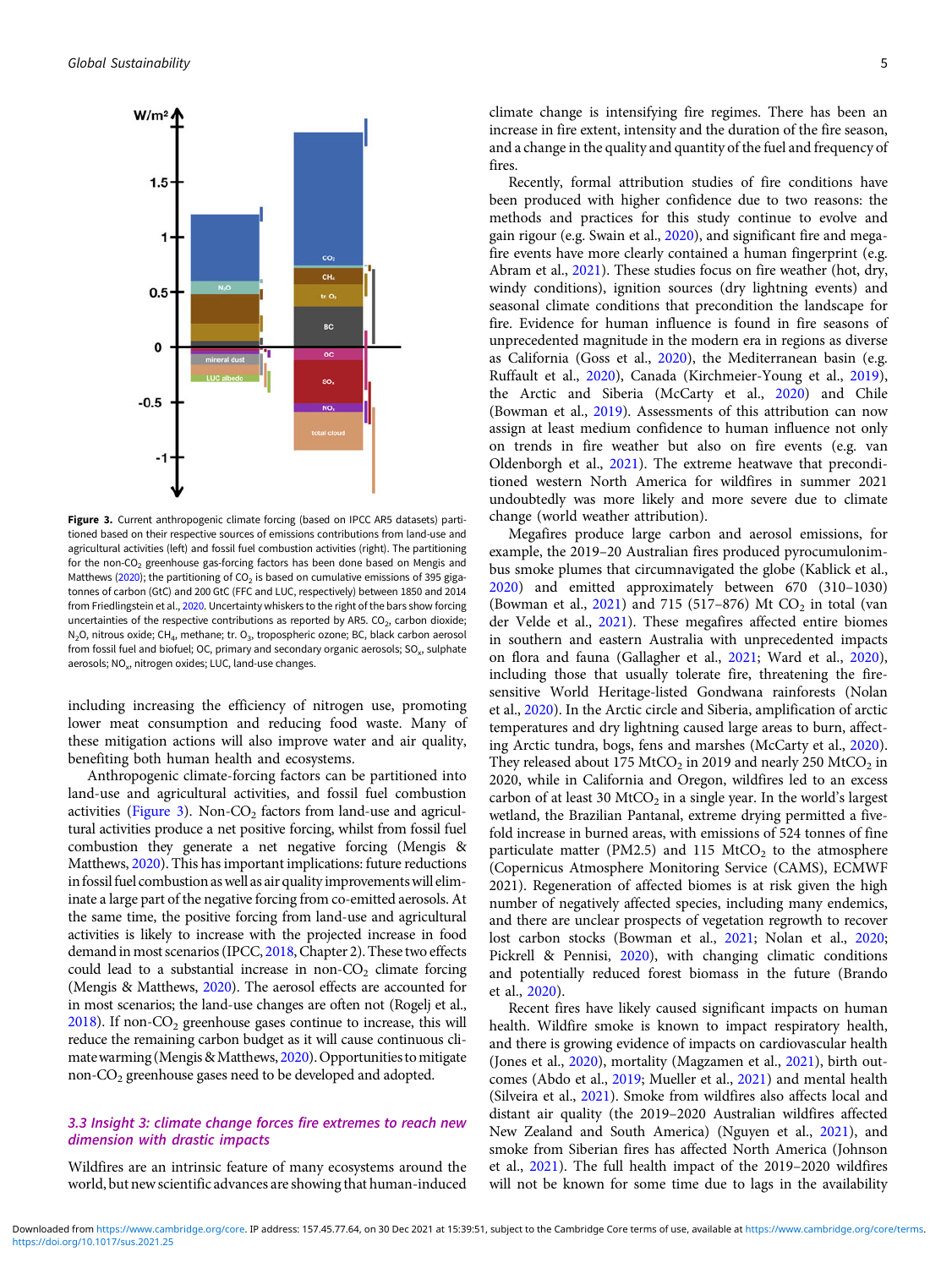of health data, but current assessments estimate around 90 increased deaths in Washington State (Liu et al., [2021\)](#page-16-0) in 2020, and over 400 additional deaths and a few thousand increased hospitalizations from the 2019–2020 bushfires in Australia (Borchers Arriagada et al., [2020](#page-13-0)). Because these studies rely on concentration-response functions from non-wildfire air pollution studies, we would expect the number of deaths related to wildfire smoke to rise when using a potentially steeper concentration-response function for wildfire smoke (Aguilera et al., [2021;](#page-12-0) Kiser et al., [2020\)](#page-16-0).

As climate changes, the occurrence of megafires may not be constrained to fire-prone ecosystems alone. Fire regimes are expected to change in the future. A change in tropical forests' moisture, for instance, may promote much larger fires (Brando et al., [2020](#page-13-0)), with important consequences for the world's biodiversity, regional human health and global climate system.

# 3.4 Insight 4: interconnected climate tipping elements under increasing pressure

Tipping elements are parts of the climate system that, in response to global warming and fuelled by self-reinforcing effects – can undergo nonlinear transitions into a qualitatively different state, often irreversibly. Such transitions are triggered once a critical threshold in the global temperature level is crossed – the system has reached a tipping point. The transition process can unfold over centuries to millennia (when ice sheets melt or disintegrate), over decades to centuries (when ocean currents slow down or reshape) or years to decades (especially when direct human interference additionally drives a transition, like deforestation in the Amazon rainforest).

Tipping processes are afflicted with high uncertainties (in terms of likelihood or timing, or both), but also associated with large potential impacts on societies and biosphere integrity (e.g. Berenguer et al., [2021](#page-13-0); Gatti et al., [2021](#page-14-0); Golledge et al., [2019](#page-14-0); IPCC, [2021,](#page-15-0) Chapter 12; Ritchie et al., [2020](#page-17-0); Sun et al., [2020\)](#page-18-0). Therefore, they can be classified as high-impact, high uncertainty risks (Lenton et al., [2019\)](#page-16-0).

#### 3.4.1 New evidence of change

Several climate tipping elements, a subset of which – selected for their interaction – is discussed in this brief review, show significant individual changes already today.

Recent observations from Antarctica have shown that the rate at which the Antarctic Ice Sheet (AIS) may respond to environmental changes is affected by the amount of ice sheet damage (fracturing, crevassing), which itself is linked to the rate of ice discharge (Lai et al., [2020;](#page-16-0) Lhermitte et al., [2020](#page-16-0)). It is therefore possible for a positive mass loss feedback to develop, leading to hysteresis behaviour of the AIS (Garbe et al., [2020](#page-14-0)). Also, bedrock rebound following AIS loss may then exacerbate long-term sealevel rise by expelling water from submarine basins (Pan et al., [2021\)](#page-17-0).

The Greenland Ice Sheet (GIS) is losing mass at accelerating rates, due to meltwater runoff and ice discharge at outlet glaciers. Surface melt will continue to increase with further atmospheric warming. While ice discharge is 14% greater now than during the 1985–1999 period, the reasons for this increase differ from region to region, making it difficult to project future developments (King et al., [2020\)](#page-15-0).

There is increasing evidence from paleoclimate proxies as well as modern sea level and salinity observations that the Atlantic

Meridional Overturning Circulation (AMOC) has significantly weakened in past decades and is at its weakest in at least a millennium (Caesar et al., [2021;](#page-13-0) Piecuch, [2020](#page-17-0); Zhu & Liu, [2020\)](#page-19-0). Recent statistical analyses of sea-surface temperature and salinity observations give rise to the concern that this decline may be a sign of an ongoing loss of stability of the circulation, rather than just a temporal weakening (Boers, [2021\)](#page-13-0).

Although rainfall changes have been driving plant compositional changes within the Amazon (Esquivel-Muelbert et al., [2019\)](#page-14-0), basin-wide dieback is judged as unlikely to occur due to projected climate change alone (Chai et al., [2021](#page-13-0)). However, as forest degradation is higher than previously quantified (Matricardi et al., [2020](#page-16-0); Qin et al., [2021\)](#page-17-0), reaching up to 17% of the Amazon basin, and additionally 18% of the area is already deforested (Bullock et al., [2020\)](#page-13-0), interactions between direct human-induced and climate changes may lead to regime shifts in parts of the Amazon rainforests (e.g. Longo et al., [2020](#page-16-0)). Events such as the 2015/2016 El Niño caused an extreme and prolonged drought, which fuelled extensive and damaging fires. This has been putting some regions of the Amazon under such pressure that plant mortality rates remained elevated for 2–3 years after the event – particularly where forests had already been modified by human activities (Berenguer et al., [2021](#page-13-0)). The southeastern part of the Amazon basin has turned into a net source of carbon to the atmosphere, not even taking the effect of fires into account (Gatti et al., [2021\)](#page-14-0).

#### 3.4.2 New evidence of interaction

These are examples of tipping elements subject to different types of interactions (Gaucherel & Moron, [2017\)](#page-14-0): For instance, new research has re-emphasized the importance of ice-sheet–climate interactions, showing that at times in the past, meltwater from the GIS raised global mean sea level, directly influencing AIS retreat (Gomez et al., [2020](#page-14-0)). Increased freshwater flux into the North Atlantic from Greenland meltwater can lead to a weakening of the AMOC (Rahmstorf et al., [2015](#page-17-0)). Large-scale interhemispheric heat redistribution caused by AMOC slowdown could alter precipitation patterns over the Amazon (Ciemer et al., [2021](#page-13-0)), with regional differences – rainfall can be enhanced or reduced. Therefore, stabilizing and destabilizing effects are both possible, and the overall effect remains uncertain.

#### 3.4.3 The risk of cascades

In addition to the risks from individual tipping processes, an overarching, additional layer of risk has emerged: Interactions among tipping elements can produce cascading non-linear transitions, that is, one tipping event actually leading to the tipping of another element (Brovkin et al., [2021](#page-13-0); Lenton et al., [2019](#page-16-0); Rocha et al., [2018](#page-17-0); Steffen et al., [2018;](#page-18-0) Thomas et al., [2020](#page-18-0)).

Recent modelling efforts have quantitatively addressed this risk of cascades arising from interacting tipping elements such as ([Figure 4](#page-6-0)) GIS and West Antarctic Ice Sheet (WAIS), the AMOC, and the Amazon rainforest (Dekker et al., [2018;](#page-14-0) Lohmann et al., [2021;](#page-16-0) Wunderling et al., [2021](#page-19-0)). Interactions between these four tipping elements could effectively lower critical temperature thresholds, hence, their overall effect on Earth's climate is destabilizing, even when taking into account the considerable uncertainties in critical threshold temperatures, interaction strengths and directions. This additional risk from emerging tipping cascades is found to increase strongly between 1 and 3 °C of global warming – adding to the risk from individual tipping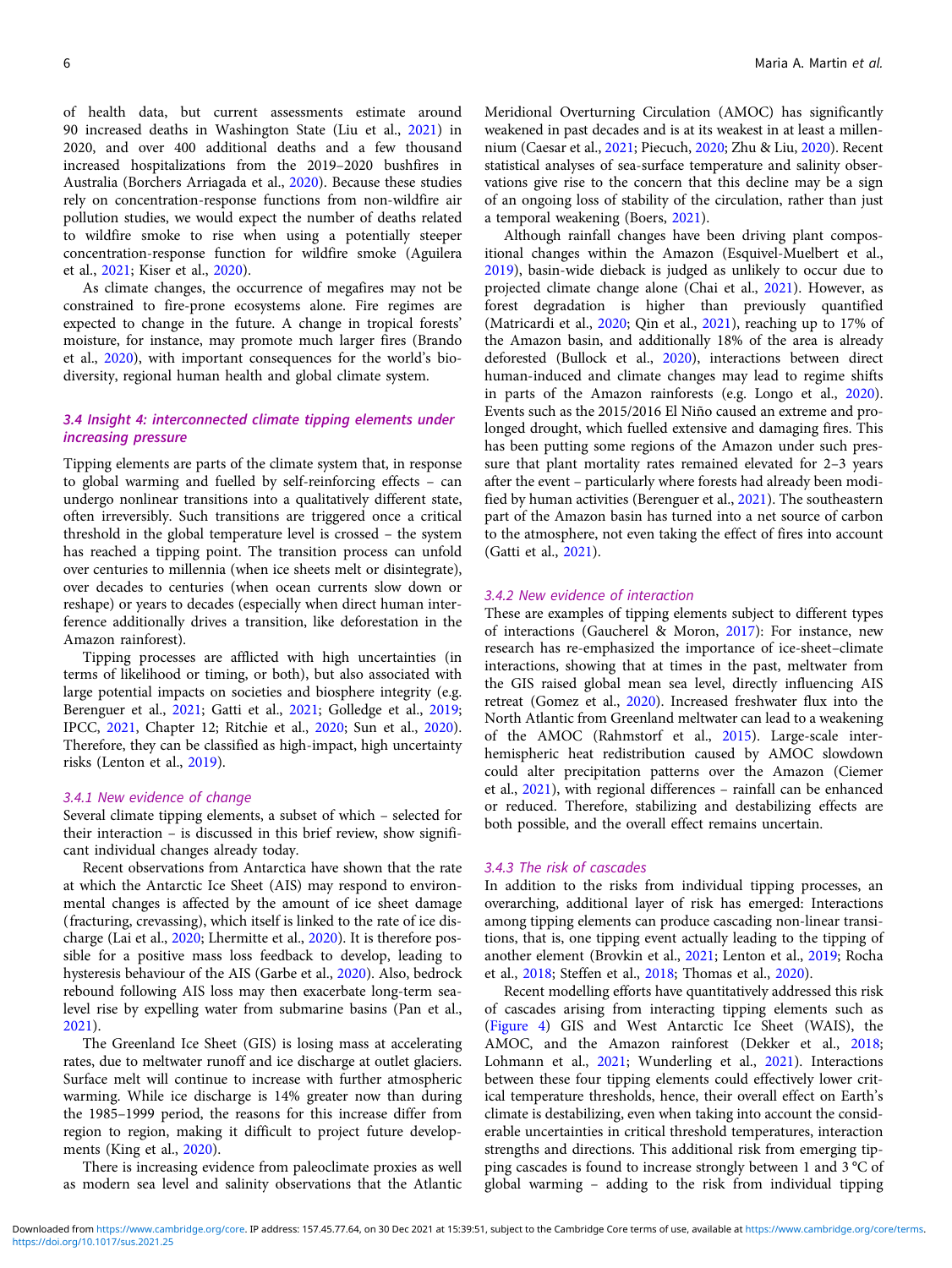<span id="page-6-0"></span>

Figure 4. Physical interactions between four of the key climate tipping elements already under stress today by anthropogenic global warming: Greenland and West Antarctic Ice Sheets, Atlantic Meridional Overturning Circulation and Amazon rainforest. Arrows indicate directed stabilizing ('+' symbol), destabilizing ('–' symbol) effects and those with so far unclear direction ('±' symbol). Critical threshold temperatures and their uncertainty ranges of individual climate tipping elements are also indicated. Adapted from Wunderling et al. ([2021\)](#page-19-0).

elements – with potentially critical impacts on human societies, biosphere integrity and overall Earth system stability.

#### 3.5 Insight 5: global climate action must be just

Global climate action must be designed to tackle existing and anticipated inter- and intranational inequalities and injustices related to climate change. Fairer climate policies are likely to be more widely acceptable, increasing the potential for effective implementation. In this vein, climate action in the pursuit of just outcomes must respond to four dimensions of climate change inequality: impacts, responsibility, cost and capacity (Rockström et al., [2021;](#page-17-0) van den Berg et al., [2020\)](#page-18-0).

Action on climate change is a matter of intra- and intergenerational justice, because climate change impacts already have affected and continue to affect vulnerable people and countries who have least contributed to the problem (Taconet et al., [2020\)](#page-18-0). Contribution to climate change is vastly skewed in terms of wealth: the richest 10% of the world population was responsible for 52% of cumulative carbon emissions based on all of the goods and services they consumed through the 1990–2015 period, while the poorest 50% accounted only for 7% (Gore, [2020](#page-14-0); Oswald et al., [2020\)](#page-17-0).

A just distribution of the global carbon budget (a conceptual tool used to guide policy) (Matthews et al., [2020\)](#page-16-0) would require the richest 1% to reduce their current emissions by at least a factor of 30, while per capita emissions of the poorest 50% could increase by around three times their current levels on average

(UNEP, [2020\)](#page-18-0). Rich countries' current and promised action does not adequately respond to the climate crisis in general, and, in particular, does not take responsibility for the disparity of emissions and impacts (Zimm & Nakicenovic, [2020\)](#page-19-0). For instance, commitments based on Nationally Determined Contributions under the Paris Agreement are insufficient for achieving net-zero reduction targets (United Nations Environment Programme, [2020\)](#page-18-0).

Much more needs to be done to minimize the unfair distribution of the costs of climate action. Climate policies that increase the cost of basic goods tend to have regressive distributional effects, hitting people on low incomes harder than richer people in relative terms (Inoue et al., [2021](#page-15-0); Okonkwo, [2021;](#page-17-0) Pianta & Lucchese, [2020\)](#page-17-0). Resources for low-carbon technologies such as batteries and solar photovoltaic panels are often mined in poorer countries with detrimental environmental and social effects (Sovacool et al., [2021](#page-18-0)). Recent studies show that a redistribution of resources through a global cap-and-trade system, combined with financial transfers from rich to poor countries, can avoid regressive effects (Bauer et al., [2020\)](#page-13-0). Further, global equal per capita revenue sharing can reduce global poverty (Soergel et al., [2021](#page-18-0)).

While unfair distribution of costs for climate change mitigation in rich countries needs to be addressed, we must generally avoid a focus on 'compensating' societies in high-polluting regions (Sovacool et al., [2021;](#page-18-0) Tarekegne, [2020](#page-18-0)).

Radical climate action could slow down increases in living standards in the lower- to middle-income countries (Taconet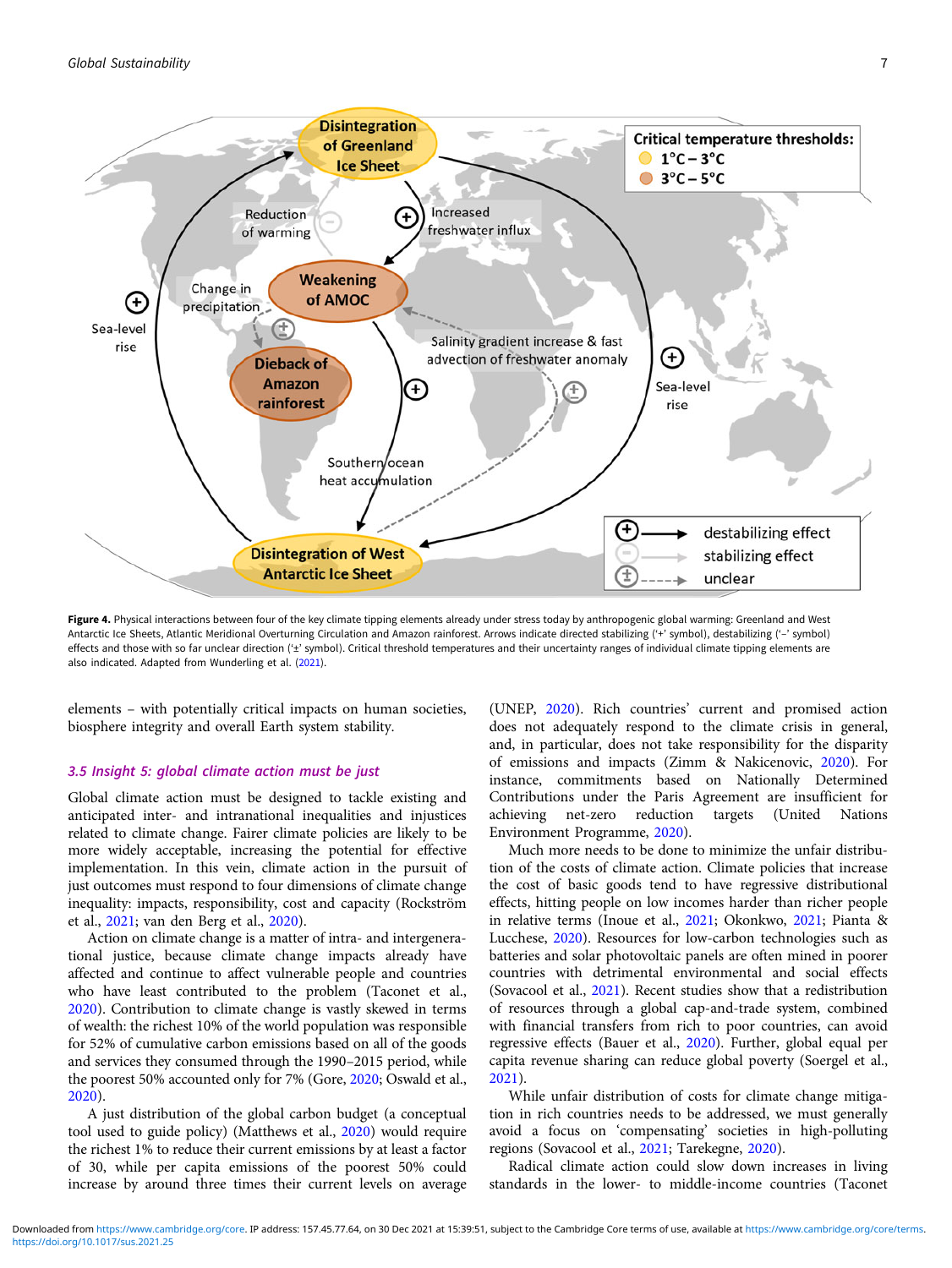et al., [2020](#page-18-0)) while poorer countries and people have less capacity to act on climate change. Most developing countries, as in sub-Saharan Africa, are faced with huge infrastructural deficits. These deficits, on the other hand, give them the opportunity to leapfrog to resource-efficient and climate-resilient infrastructure systems (AESA, [2021\)](#page-12-0), drawing on all transitional levers for a managed exit from the high emissions development pathway. Justice requires disruption of the status quo, transforming systemic inequalities and the power relations that maintain them, towards a political economy supportive of countries with lower capacity to balance mitigation, adaptation and development priorities. International climate ambition can and must ensure co-benefits for vulnerable societies, simultaneously ensuring that (a) systems of distribution do not negatively interfere with people's access to basic goods; and (b) past, present and future rights derived from carbon budgets are protected (Lacey-Barnacle et al., [2020;](#page-16-0) McCauley et al., [2019](#page-16-0); Newell et al., [2020\)](#page-17-0).

## 3.6 Insight 6: The oft overlooked potential of demand-side solutions as vehicles of climate mitigation

Households contribute to a large share of the global carbon footprint, providing an avenue for effective action (Dubois et al., [2019](#page-14-0); Hertwich & Peters, [2009\)](#page-15-0). Yet, the role of households is not given adequate attention in present climate change policies where the focus is largely on supply-side solutions (Creutzig et al., [2016\)](#page-13-0). A more holistic approach that highlights both demand- and supply-side solutions is needed (Creutzig et al., [2018](#page-13-0)). This holistic approach has been described as 'production-consumption systems' (Mathai et al., [2021](#page-16-0)). Recent research emphasized the potential of the consumption (i.e. demand) side of this system, recognizing that, through the lens of equity, there are distinct implications for different contexts.

To achieve '1.5 °C lifestyles', which aim to reduce household carbon footprints to compatibility with the Paris Agreement while improving quality of life, global per capita emissions need to halve by 2030 (Ivanova & Wood, [2020\)](#page-15-0) with the rest being eliminated in the subsequent decade (refer to Insight 1). For highemitting consumers in North America and Europe as well as consumer elites elsewhere, reductions will have to be far steeper both because their consumption patterns have a dramatically higher impact and to ensure a just transition that does respect development needs in lower income contexts (refer to Insight 5 for more on the just distribution of the global carbon budget). In fact, as Nielsen et al. pointed out (Nielsen et al., [2021\)](#page-17-0), high socioeconomic individuals with their outsized impacts should be a primary target of mitigation efforts.

The most significant areas for action include reducing individual car mobility and flying, switching to plant-based diets, and housing (e.g. location and size) (Ivanova et al., [2020](#page-15-0)). These changes will not happen on their own and there is a growing body of work on what works to bolster behaviour changes by individuals (Khanna et al., [2021](#page-15-0)). Additionally, given the differential carbon footprints from the micro (e.g. household) to the macro (e.g. national) scales, responsibility for demand-side measures must also be differentiated.

Achieving 1.5 °C lifestyles will require the implementation of mutually reinforcing systems by the public and business sectors to support behavioural change and modification of individuals' value systems. This would foster virtuous cycles – in which households call for supporting measures from the public and business sectors – whose measures enable households to adopt further

changes that enhance the quality of life (Newell et al., [2021](#page-16-0)). Additionally, this would provide the necessary political economy for the creation of sustainable production-consumption systems (Mathai et al., [2021\)](#page-16-0). These virtuous cycles are necessary if demand-side strategies are going to result in the needed drastic emissions reductions. Further, it is expected that these processes would be a trigger of tipping dynamics that are key to materializing fast-spreading processes of social and technological change towards a decarbonized society (Otto et al., [2020](#page-17-0)).

Debunking common assumptions, 1.5 °C lifestyles do not preclude a 'good life' (Millward-Hopkins et al., [2020](#page-16-0)), and even absolute energy reductions would not impede human well-being (Steinberger et al., [2020](#page-18-0)). Fulfilling basic needs requires minimum levels of consumption while the carbon budget (Insight 1) (among other reasons) requires drawing an upper line of consumption. The spaces between necessary minimum and maximum acceptable consumption are 'consumption corridors' where individuals may choose their lifestyle (Defila & Di Giulio, [2020\)](#page-13-0). Moving the entire global population into this space would greatly improve life for billions while requiring significant changes to wealth, high-consuming elites. Consumption corridors are intended as a guide for those whose consumption exceeds the acceptable maximum, and they need to be established through democratic processes that embrace social equity ideals (Fuchs et al., [2021](#page-14-0)), so that those suffering most from climate change do not additionally carry the main burden of demand-side (price) policies.

The shift in consumer behaviour in response to COVID-19 pandemic containment measures points to the possibility of facilitating 1.5 °C lifestyles. The lockdowns increased interest in local market solutions (Sharma et al., [2020](#page-18-0)) and social solidarity appeared to be a useful tool in many impoverished communities facing supply shocks (Mishra & Rath, [2020\)](#page-16-0). Yet these changes resulted in a drop in emissions that would have to be repeated every year for two decades (Insight 1) while there is no evidence that the changes wrought by the pandemic will be permanent.

Fostering demand-side solutions would greatly facilitate meeting the Paris goals. They require behavioural change as well as actions by the public and business sectors to trigger tipping dynamics for deep systemic structural transformations. Democratic processes are needed to establish equitable minimum and maximum levels of consumption ensuring that basic needs are fulfilled for all.

## 3.7 Insight 7: political challenges impede the effectiveness of carbon pricing

Carbon pricing policies now cover roughly 22% of global emissions (The World Bank, [2021](#page-18-0)), yet carbon emissions continue to rise. While the economic logic of carbon pricing has been widely advocated, prices have so far been too low to have a significant effect on  $CO_2$  emissions (Green, [2021](#page-15-0); Rafaty et al., [2020;](#page-17-0) The World Bank, [2021](#page-18-0)). This raises questions about political acceptability and the political economy of carbon pricing.

Though economically rational, carbon pricing faces political obstacles that may limit its effectiveness (Rosenbloom et al., [2020\)](#page-17-0). First, carbon pricing creates upfront costs to individuals and economic agents, while promising distant climate benefits. This approach can create a political backlash (Rabe, [2018](#page-17-0)). Second, carbon pricing, and particularly taxes, are often regressive, though there is variation across policies (Ohlendorf et al., [2021\)](#page-17-0). Without careful design (see, e.g. Cronin et al., [2019](#page-13-0)),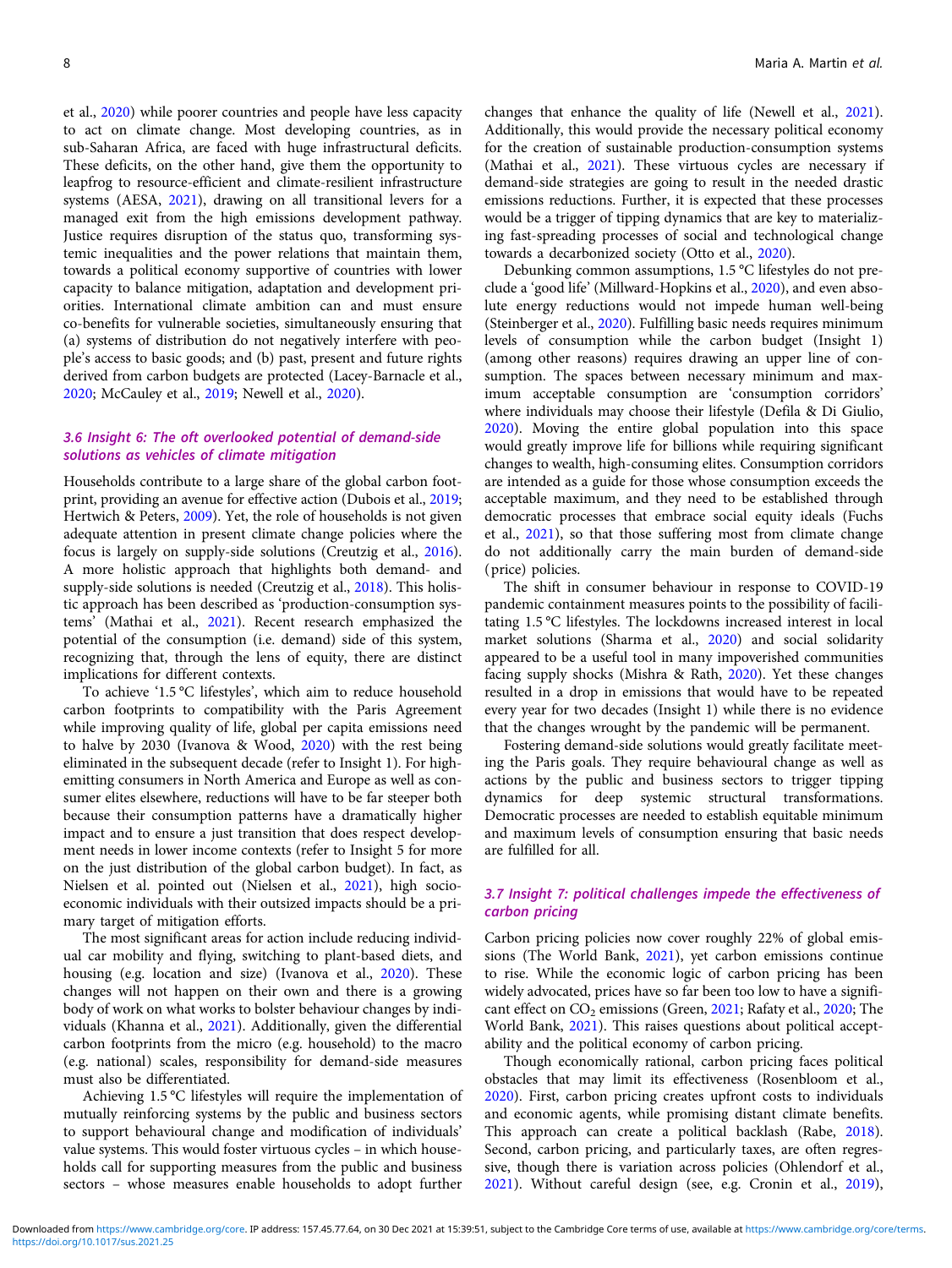regressive pricing can produce further backlash or opposition from lower-income groups. The redistribution of revenues can make carbon pricing more politically acceptable to the public at large (Jagers et al., [2021\)](#page-15-0). However, progressive policies can also spur backlash from average- or upper-income groups, who are required to pay more in accordance with their consumption (Wetts, [2020](#page-19-0)).

Some have recommended a universal carbon price through linked carbon markets or a global carbon price floor (Carattini et al., [2019](#page-13-0); Keohane et al., [2017;](#page-15-0) Mehling et al., [2018](#page-16-0)). Yet, the difficulties in finalizing the rules for Article 6 of the Paris Agreement are evidence of the political challenges of this approach. Sectoral carbon prices and border tax adjustments could help overcome some resistance. However, the EU-proposed border tax adjustment policy will raise new political and economic challenges for trade (Evans et al., [2020\)](#page-14-0), particularly for some low- and middle-income countries, which are increasingly home to emissions-intensive production. Moreover, there are important equity implications of border-tax adjustments (Aylor et al., [2020](#page-13-0)).

These political obstacles have impeded the efficacy of carbon pricing. For instance, the received wisdom has been that carbon prices should start low and rise over time, but because of political and economic dynamics, the price levels have generally remained low. Sharp short-term increases are needed to significantly contribute to the Paris targets (Strefler et al., [2021](#page-18-0)), but these would likely incur political resistance. Time remains a problem: Krausmann et al. ([2020\)](#page-16-0) show that the majority of emissions come from maintenance and use of infrastructures, leading to low price elasticity. Regulatory capacity also contributes to effective implementation (Levi et al., [2020\)](#page-16-0). Moreover, carbon pricing may drive efficiency improvements and fuel switching but have a limited effect on decarbonization (Green, [2021\)](#page-15-0). The extensive and persistent subsidies for fossil fuels create a countervailing negative price that undermines price signals created by carbon pricing (Coady et al., [2019](#page-13-0)). And finally, the use of carbon offsets in emissions trading systems may diminish reductions due to problems with additionality (Cullenward & Victor, [2020;](#page-13-0) Haya et al., [2020\)](#page-15-0).

To address the political obstacles that have beset carbon pricing, we recommend the following measures:

- (1) Rather than seeking a global carbon price, sectoral-based carbon pricing can offer a first step towards expanding the scope of carbon pricing, by addressing potential competition, and therefore political challenges. The diversity of economic and political circumstances should be acknowledged (Verbruggen & Brauers, [2020](#page-19-0)).
- (2) Tax revenues should be used in a transparent and fair manner (including to lower other taxes, fund public goods and climate investment), or be refunded, to avoid regressive effects and to increase acceptance (Hagem et al., [2020](#page-15-0)).
- (3) To drive transformative decarbonization, carbon pricing should be complemented by other approaches in 'bundles' of climate policy instruments and sequenced appropriately (Pahle et al., [2018](#page-17-0)). Policy should include large domestic investments in renewable energy production and infrastructure and adaptation measures as well as non-market-based policies such as standards and regulations (Bergquist et al., [2020;](#page-13-0) Cullenward & Victor, [2020\)](#page-13-0). These should target both demand for and supply of fossil fuels (Green & Denniss, [2018\)](#page-15-0).

(5) The use of offsets should be carefully controlled (Cullenward & Victor, [2020;](#page-13-0) Green, [2017\)](#page-15-0), and fossil fuel subsidies reduced as quickly as possible (IEA, [2021\)](#page-15-0).

# 3.8 Insight 8: nature-based solutions can form a meaningful part of the pathway to Paris but look at the fine-print

Nature-based solutions (NbS) involve working with nature to address societal challenges such as climate change, biodiversity loss and social equity. They are actions that protect, restore and better manage natural or modified ecosystems (Seddon et al., [2020](#page-18-0)). NbS involve a wide range of ecosystems, both aquatic and on land. A prominent, but by far not the only example are forests, where measures include reducing deforestation, forest restoration and managing farm and timber lands better. Among carbon-rich natural ecosystems with high rates of conversion are peatlands and mangroves. Recent scientific debate around NbS focused on their role in climate change mitigation and adaptation, equitable implementation, and financing and governance needs.

3.8.1 Nbs can contribute to climate mitigation and adaptation Reaching net-zero emissions by 2050 requires rapid reductions of fossil fuel emissions complemented by some carbon dioxide removal (CDR) for very hard-to-abate emissions (Fuss et al., [2020](#page-14-0)). Compared with other CDR options, NbS are cost-effective, technology-ready and can offer a multitude of local benefits when appropriately implemented. These include climate change adaptation and risk mitigation, for example, flood control, biodiversity preservation, socio-economic development and co-benefits to human health and well-being (see Insight 10 for more on co-benefits from NbS) (Chausson et al., [2020](#page-13-0); Seddon et al., [2021](#page-18-0)). Massive new monoculture plantations do not fall under the conditions set for NbS.

NbS can provide mitigation benefits in the short term, and can play a limited but important role in the transition to net-zero in the coming decades (Fuss et al., [2020](#page-14-0); Girardin et al., [2021](#page-14-0)) – more about the potential scale is expected to be assessed in the upcoming IPCC AR6 report from Working Group III. However, feedbacks in the Earth System and climatic risks to ecosystem stability make the potential of NbS for mitigation beyond 2050 uncertain (Anderegg et al., [2020;](#page-12-0) Koch et al., [2021](#page-16-0)). Hence, NbS for climate change mitigation need to supplement, and cannot replace, decarbonization efforts, which remain key to limit global warming to  $1.5 \text{ °C}$  (IPCC, [2019a](#page-15-0)).

Importantly, scenarios that limit warming to 1.5 °C simultaneously assume: (1) net zero  $CO<sub>2</sub>$  emissions by 2050 and net zero greenhouse gas (GHG) emissions in the 2060s; (2) shifts away from GHG-intensive food systems; (3) CDR; and (4) maintained resilience in natural ecosystems (IPCC, [2018\)](#page-15-0). However, implementing NbS requires using the right approaches and metrics (for climate, biodiversity and livelihoods) in order to reap the full benefits of a range of Sustainable Development Goals (Seddon et al., [2020\)](#page-18-0).

# 3.8.2 Equity and procedural justice are central to implementing NbS

Much of the carbon-saving potential of NbS is located in the Global South (Strassburg et al., [2020\)](#page-18-0). Regulation and institutional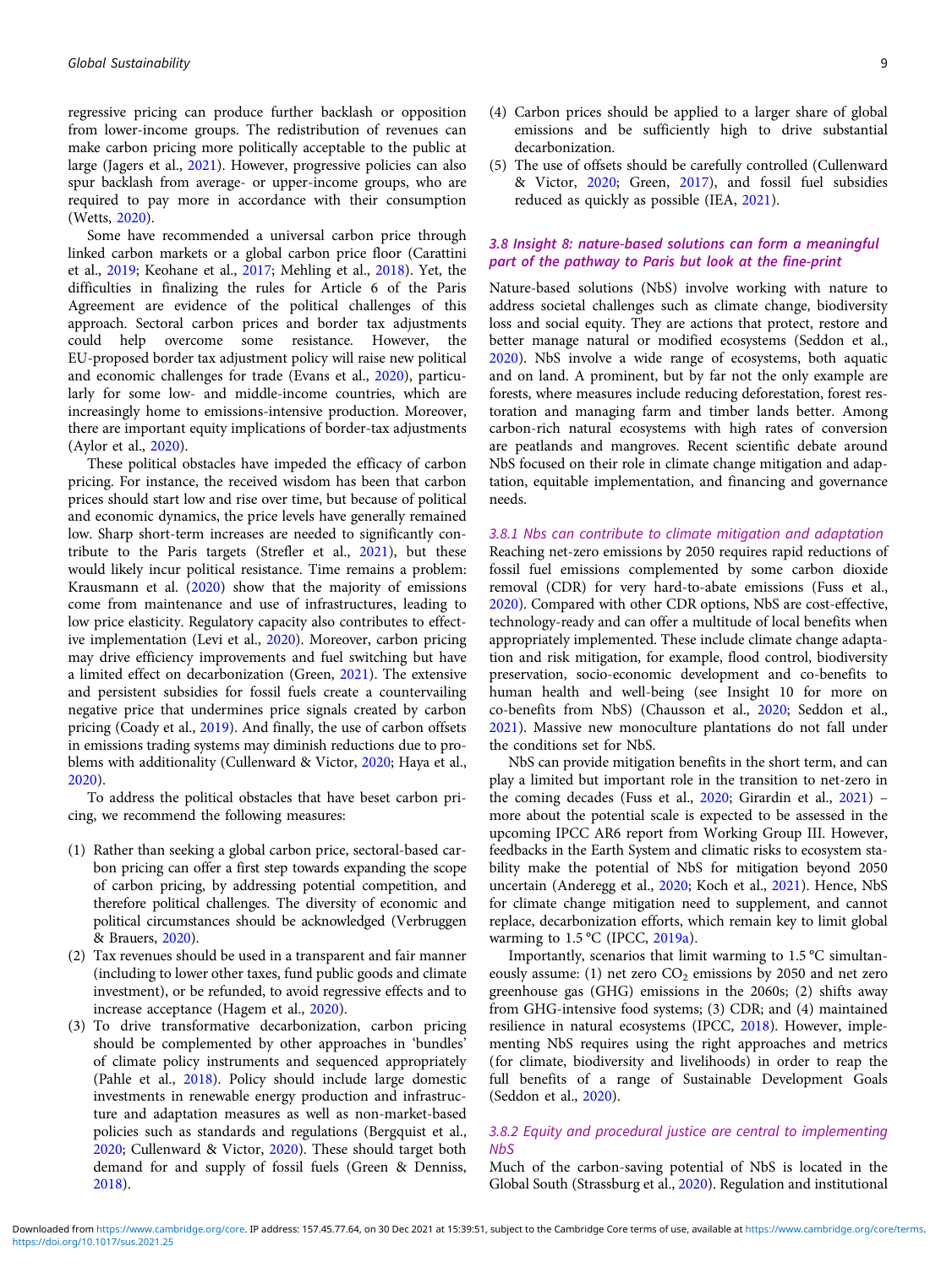support are critical to overcome barriers and ensure equitable outcomes and procedural justice. Using NbS without a just distribution of the remaining carbon budget unfairly shifts the North's emission reduction burden onto the South (Fleischman et al., [2020\)](#page-14-0). Areas with the biggest NbS potential in the South are largely occupied by indigenous and marginalized communities, whose rights remain predominantly unrecognized (RRI and McGill University, [2021\)](#page-17-0). Recognizing local rights and knowledge (specifically respecting the condition that communities must give Free Prior Informed Consent to any changes in land use, including over changes to customary lands), ensuring decentralized governance, generating local benefits (Erbaugh et al., [2020](#page-14-0)) and using a range of financial instruments that ensure the additionality of NbS to decarbonization measures can ensure fair and sustainable outcomes.

3.8.3 Nbs need integrated financing and governance structures NbS have a significant contribution to make to global emissions reductions, yet have been receiving only a small fraction of climate mitigation financing (Dasgupta, [2021](#page-13-0)).

Finance structures for net-zero aligned, sustainable and just NbS require: (1) performance metrics measuring multiple benefits (e.g. for genuine GHG reductions, biodiversity and local livelihoods); (2) science-informed and transparent monitoring, reporting and verification (MRV), enabling the matching of large-scale carbon finance from governments, businesses and philanthropists to sustainable NbS; and (3) improvements in governance to ensure the efficient and just allocation of finance and administration (Hourcade et al., [2021\)](#page-15-0).

Many experiences have been gained on the governance and MRV challenges of managing NbS. Reduced Emissions from avoided Deforestation and land Degradation (REDD+), for example, is a results-based payment scheme for the conservation and restoration of forest carbon, providing lessons learned for managing NbS. REDD+ has not yet delivered at scale on its promise for quick and low-cost emissions reductions, partially due to the slow rate of political, economic and regulatory transformations needed to ensure compliance (Rajão et al., [2020\)](#page-17-0).

#### 3.8.4 Possible guidelines for just and sustainable NbS

The above insights are reflected in a growing consensus on four high-level guidelines that ensure NbS interventions will be ecologically sound, net-zero aligned and socially just. NbS should: (1) not be seen as an alternative to decarbonization; (2) involve a wide range of ecosystems (see also Insight 9); (3) be designed with local communities while respecting indigenous and other rights; and (4) meaningfully support biodiversity (Pörtner et al., [2021;](#page-17-0) Seddon et al., [2021\)](#page-18-0).

# 3.9 Insight 9: building resilience of marine ecosystems is achievable by climate-adapted conservation and management, and global stewardship

Marine biodiversity is the key foundation for the structure and functioning of ocean ecosystems that provide essential services and benefits supporting human well-being on local to global scales. Yet, marine ecosystems are exposed to manifold impacts of climate change and other anthropogenic pressures that are accelerating in magnitude and extent (Jouffray et al., [2020\)](#page-15-0). This includes ocean warming, acidification, deoxygenation and extreme events, as well as exploitation, mining, pollution (eutrophication, toxins, organic waste, plastics, litter), habitat destruction, unsustainable fishing and aquaculture, invasive species and shipping (Bates & Johnson, [2020](#page-13-0); Boyce et al., [2020;](#page-13-0) Glibert, [2020;](#page-14-0) Heinze et al., [2021](#page-15-0)). Today, more than 1300 marine species are threatened with extinction ([Figure 5a\)](#page-10-0), 34.2% of fish stocks are overexploited, most ocean areas experience the mentioned anthropogenic impacts cumulatively, and 33–50% of vulnerable habitats have been lost (Duarte et al., [2020\)](#page-14-0).

New evidence suggests that substantial restoration across many components of marine ecosystems by 2050 is challenging but achievable, although climate change poses new threats that require rethinking of conservation, management and governance efforts (Duarte et al., [2020](#page-14-0); O'Hara et al., [2021](#page-17-0)). For example, due to warming and an excessive nutrient input, the oceanic oxygen content has demonstrably declined since around 1960, leading to an expansion of deep sea oxygen minimum zones and more frequent hypoxia in coastal systems (Oschlies, [2021\)](#page-17-0). Deoxygenation accelerates the emission of greenhouse gases such as nitrous oxide and methane, reduces habitat quantity and quality for many species, elevates vulnerability to fishing, for example, for the ocean's widest ranging sharks (Vedor et al., [2021\)](#page-19-0) and threatens ocean ecosystem services at large. Warming waters shift species distributions and reduce biomass across trophic levels, and heat waves threaten, for example, the survival of coral reefs and possibly temperate kelp forests. Healthy ocean ecosystems are more resilient to climate change and can help to mitigate climate change effects by acting as blue carbon sinks via marine sediments, algae, vegetated habitats and large animals (Atwood et al., [2020](#page-13-0); Filbee-Dexter & Wernberg, [2020\)](#page-14-0). The sustainable management of fish stocks (which account for 17% of global meat consumption) could sustain and even increase their current contribution to meet the increasing global food demand (Costello et al., [2020](#page-13-0)).

Effective biodiversity protection and ecosystem recovery require coordinated inclusive and adaptive governance across all levels that sets clear targets and strong actions in a global stewardship context. Successful recovery and restoration actions have included exploitation bans and restrictions, endangered species legislation, habitat protection and restoration, and invasive species and pollution controls. Yet stressors often interact with each other, requiring cumulative-impact assessment and climate-adapted and ecosystem-based management (Franke et al., [2020;](#page-14-0) Tittensor et al., [2019](#page-18-0)). The current fragmented ocean governance system is often insufficient for managing this complexity and the crosssectoral challenges.

Climate-smart conservation can build resilience into the global marine protected area (MPA) network (Sala et al., [2021](#page-17-0)) by including climate refugia with little projected change, high species turnover areas with rapid evolution potential, hotspots of threatened biodiversity, but also proper representation of diverse habitats and biomes, and corridors ensuring connectivity [\(Figure 5b](#page-10-0)). Protecting blue carbon areas is an important NbS to climate change mitigation with co-benefits for biodiversity protection. Carbon sequestration and storage in mangroves, seagrass beds and saltmarshes can be highly effective, but kelp forests are often overlooked. With their global distribution and large standing biomass, they store substantial carbon (e.g. 30% of blue carbon in Australia (Filbee-Dexter & Wernberg, [2020\)](#page-14-0)) but are threatened by ocean warming. Marine sediments are also globally important carbon sinks, which are disturbed by expanding seafloor trawling and seabed mining. The lack of protection (only approximately 2% of sediment carbon stocks are in fully protected areas) makes marine carbon stocks highly vulnerable to human disturbances, amounting to an estimated 1.47 Pg of aqueous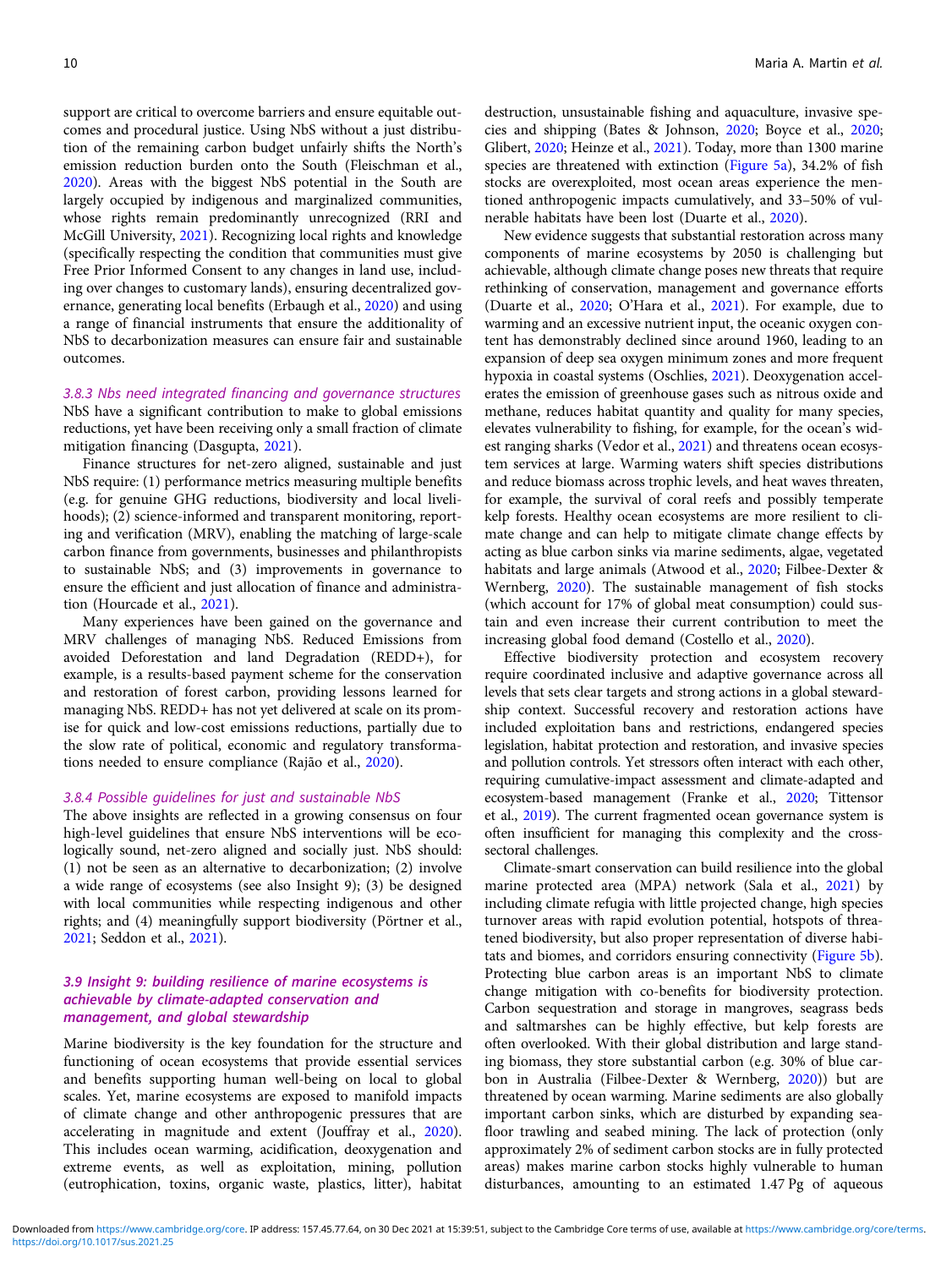<span id="page-10-0"></span>

Figure 5. Major current threats and climate-adapted solutions to marine biodiversity conservation. (a) Percentage of all vulnerable, endangered or critically endan-gered marine species that are threatened by different anthropogenic impacts including climate change (redrawn from Luypaert et al., [2020,](#page-16-0) with updated IUCN data from May 2021). (b) Percentage of common climate-change adaptation strategies employed in the design of existing or future marine protected areas (MPAs) either as a single measure (dark shade) or in conjunction with other strategies (light shade) out of  $n = 27$  case studies (redrawn from Wilson et al., [2020\)](#page-19-0).

 $CO<sub>2</sub>$  emissions (equivalent to 15–20% of atmospheric  $CO<sub>2</sub>$ absorbed by the ocean each year) (Atwood et al., [2020\)](#page-13-0).

To overcome these limitations, a new ocean governance system should be coherent, reflexive and responsive to rapidly shifting ocean dynamics in time and space to facilitate decision-making in deep uncertainty [\(Figure 6\)](#page-11-0) (Brodie Rudolph et al., [2020;](#page-13-0) Haas et al., [2021\)](#page-15-0). Governance efforts should be shaped by context-specific evidence-based solutions and need to consider underlying socio-ecological pathways and connect ocean health to human health. Currently, national and international efforts, bolstered by the United Nations (UN) Decade of Ocean Science, aim to expand the global network of MPAs from 7.7 to 30% and to reach Aichi biodiversity targets and UN Sustainable Development Goals by 2030. Overall, the push towards a blue economy brings many challenges as well as opportunities. With effective, globally and regionally coordinated protection, the ocean offers triple benefits: preserving unique biodiversity, seafood provision and carbon storage. Efforts must be informed by marine spatial planning, climate and ecosystem-based management, and multi-functional conservation to deal with accelerating pressures, and balance resource use with the protection of biodiversity and ocean health.

## 3.10 Insight 10: costs of climate change mitigation can be justified by the benefits to the health of humans and nature

Estimates of the health co-benefits of mitigation policies indicate that the economic value of avoiding and postponing hospitalizations and premature deaths, while excluding climate change benefits, is larger than the costs of climate mitigation (Hess et al., [2020](#page-15-0)). Not investing in mitigation efforts means continued detrimental health effects that could be prevented before climate benefits are apparent (Chang et al., [2017](#page-13-0)). Furthermore, there is

a need to accelerate these investments to prevent exacerbating injustice because the impacts of climate change on the health of both humans and nature are disproportionately felt by communities that are socially, politically, geographically and/or economically marginalized (Pörtner et al., [2021](#page-17-0)).

### 3.10.1 Mitigation options in key sectors

The three main changes to the transport sector that would benefit mitigation and both the health of human and nature are: (1) switching to electric vehicles powered by clean energy, thereby reducing air pollution; (2) reducing travel distances through urban planning and remote work, thereby reducing traffic injuries, noise and air pollution; and (3) switching to walking, cycling and public transport, with physical activity benefits (Brand, [2021](#page-13-0); Glazener et al., [2021](#page-14-0)). Tools are now available to estimate carbon and health economic co-benefits of active travel using a measure called the Value of Statistical Life (Götschi et al., [2020](#page-14-0)).

Critical for agriculture, forestry and food sectors, nature provides significant benefits for human health by supporting climate change mitigation and increasing resilience (Johnson & Gerber, [2021](#page-15-0)); however, only in limited cases have these been valued in economic terms (Fisher et al., [2021](#page-14-0); Lawler et al., [2020](#page-16-0)). Biodiversity losses due to climate change lead to reductions in services provided by nature to society (reduced crop yields and nutrition, fish catches, losses from flooding and erosion, and loss of potential new sources of medicine (Applequist et al., [2020;](#page-13-0) Ebi et al., [2021](#page-14-0); OECD, [2021](#page-17-0))), with implied significant welfare costs running into billions of USD.

The energy sector also plays an important role. Across different scenarios, depending on the scale and context, bioenergy, carbon capture and storage and nuclear power have quantified health co-benefits that exceed mitigation costs (Sampedro et al., [2020](#page-18-0)). Health co-benefits also outweigh mitigation costs in county-level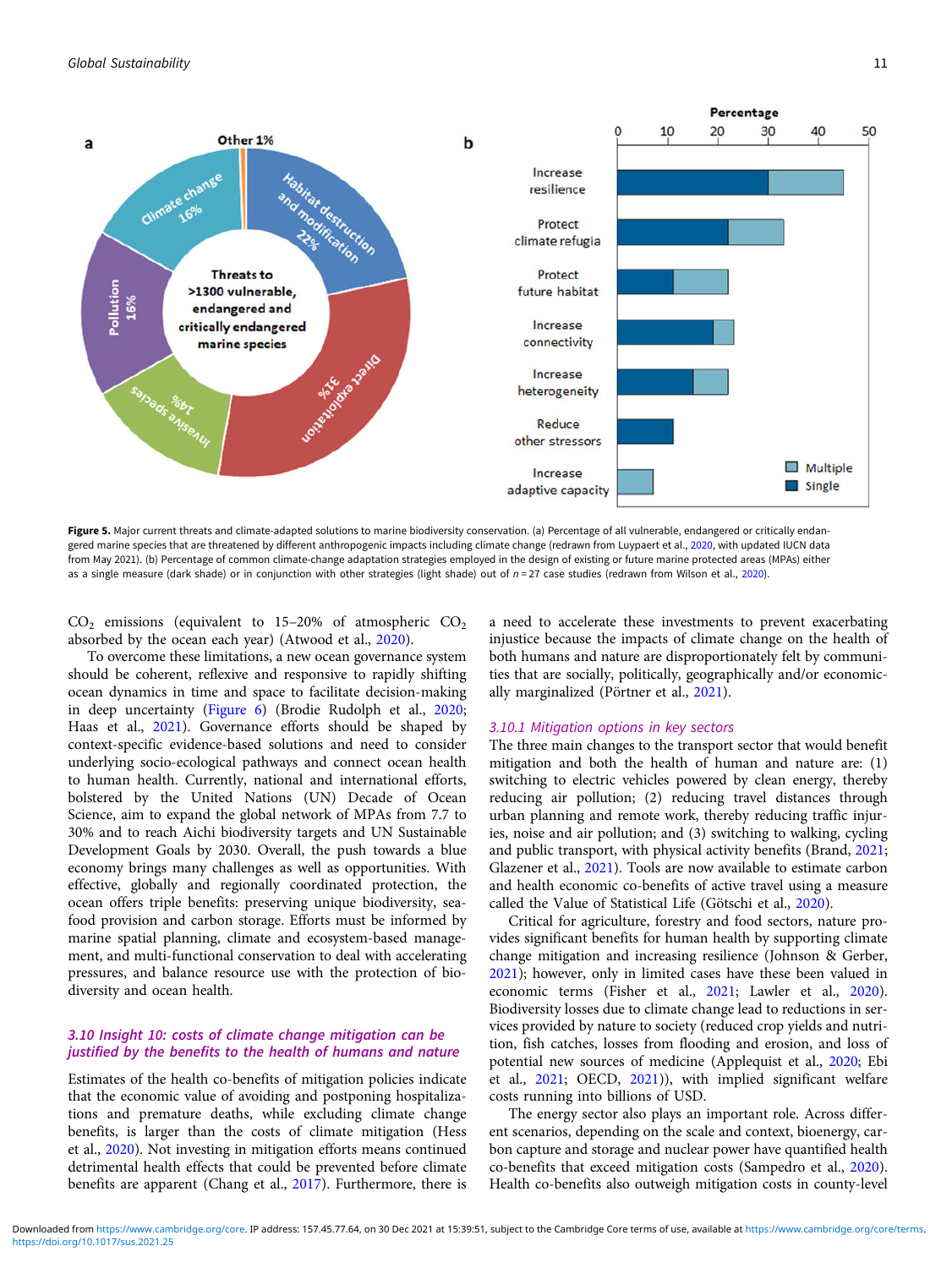# **RECOGNIZING THE VALUE OF MULTI-LEVEL OCEAN GOVERNANCE**

# **GLOBAL**

Ocean as commons, flexible adaptive governance, guiding principles & coordinated responses, open data platforms for knowledge sharing, and universal goals

<span id="page-11-0"></span>

Figure 6. Increasing recognition of the need for multi-level governance of marine ecosystems to allow for adaptive responses to systemic changes in the ocean. Emergent adaptive responses occur as a result of commons-oriented global ocean stewardship that is guided by science, supported by regional collaboration and informed by local conditions and innovations.

salience, legitimacy and equity in ocean governance

studies conducted in the US (Perera et al., [2020](#page-17-0); Sergi et al., [2020\)](#page-18-0) and South Korea (Kim et al., [2020](#page-15-0)) up to 2050.

Mitigation techniques in the industry sector, including changes in material flows, improved efficiency, and changes in production methods and technologies, are associated with health economic co-benefits (IPCC, [2014](#page-15-0), Chapter 10).

Changing people's lifestyles can provide health co-benefits to nature. For example, reducing meat and dairy intake can reduce the environmental impact of food production (Jarmul et al., [2020;](#page-15-0) Volta et al., [2021\)](#page-19-0). The 'syndemic' of obesity, undernutrition and climate change (Swinburn et al., [2019](#page-18-0)) acknowledges common drivers and solutions, and the overconsumption and inequitable distribution of resources that have contributed to these overlapping health threats.

# 3.10.2 The way forward

Accounting for co-benefits from the health of nature (Taillardat et al., [2020\)](#page-18-0) and humans is needed (OECD, [2021](#page-17-0)) and increases the incentive for climate mitigation. NbS, as discussed in Insight 8, can provide such co-benefits with biodiversity conservation (Griscom et al., [2020;](#page-15-0) Lenton, [2020\)](#page-16-0) or restoration efforts, although restoration is costlier than conservation (Dasgupta, [2021\)](#page-13-0). As an example, a recent scenario analysis showed that

prevention costs for 10 years can be as low as 2% of the cost of the pandemic posits (Dobson et al., [2020\)](#page-14-0). Even though research on the origins of the pandemic is still in its infancy, the economics are encouraging.

Well-designed mitigation interventions can thus promote healthy nature, lower public health risks, and save costs globally while minimizing trade-offs. Notwithstanding that careful consideration is needed for policies to incorporate issues of justice and the distribution of benefits. In addition, raising awareness on the economics for co-benefits to the health of humans and nature can serve as motivation in all sectors to increase climate change mitigation investments in low-, middle- and high-income countries.

# 4. Discussion and perspectives

The COVID-19 pandemic has been a powerful example of how the combination of short-term shocks and long-term stressors can have extreme impacts. COVID-19 has revealed elements of governance, markets, inequities and the environment that illustrate how the climate crisis could impact the planet and the global society. As with the impacts of climate change, injustices within communities and across the world have become inescapably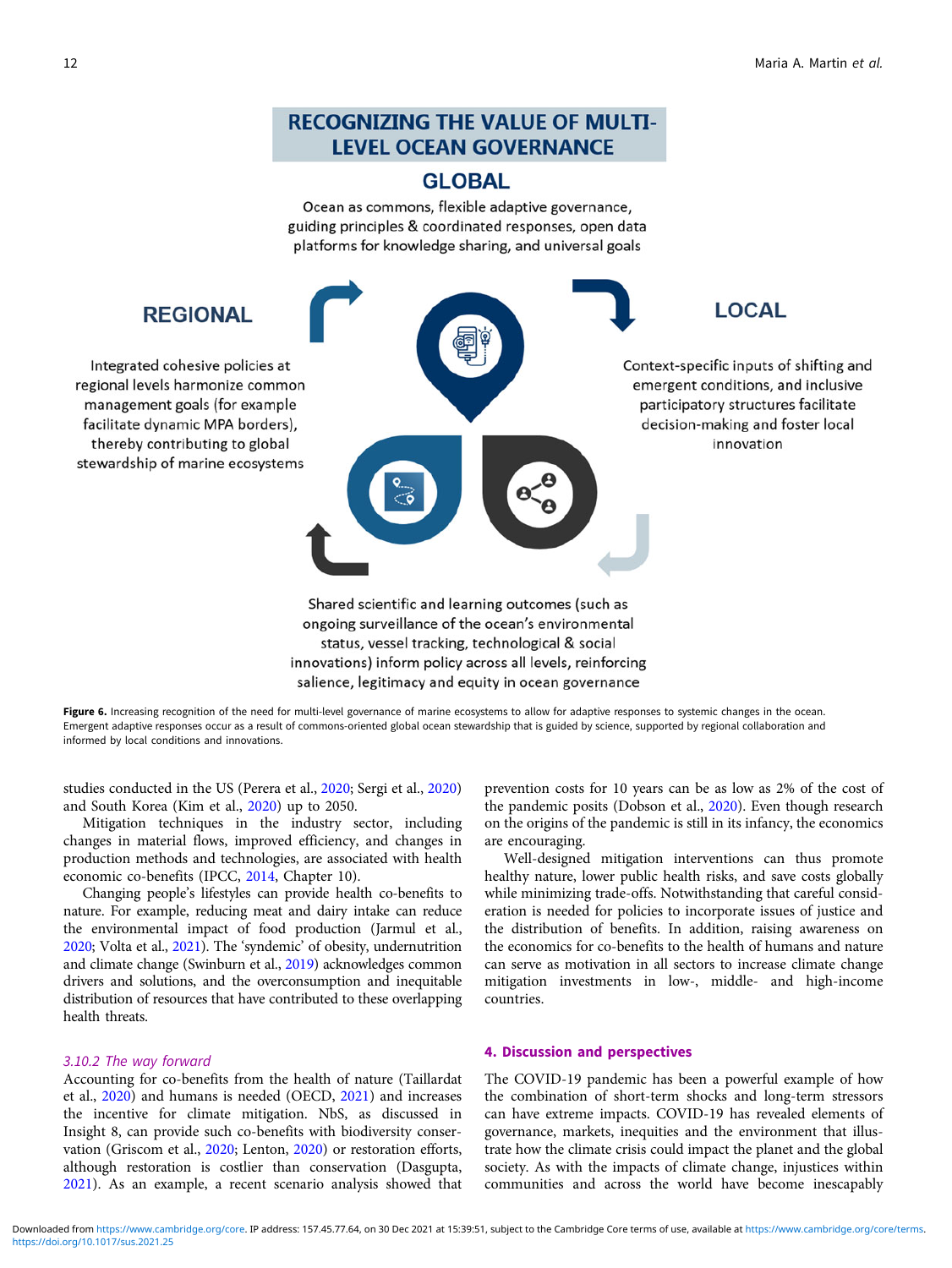<span id="page-12-0"></span>apparent, with dramatically greater burdens and mortality rates among non-white people and women, and lower-income groups and countries more generally.

Due to climate change, ecosystems and people are confronted with unprecedented, often locally new, climate-forced impacts, with humanitarian crises looming as a result of degrading living conditions and the potential for cascading risks across various scales.

The path to achieving the Paris Agreement's 1.5 °C target is very narrow – just and targeted measures are needed urgently at all levels: structural, political and individual

Approximately the same annual reduction in greenhouse gas emissions as in 2020 in response to COVID-19 would be necessary every year to achieve net-zero emissions by the middle of the century. This is in line with a roughly 50% chance of limiting warming to  $1.5^{\circ}$ C – potentially even higher when taking into account the uncertainty surrounding non- $CO<sub>2</sub>$  factors. COVID-19 has provided a glimpse of what a 7% overall reduction in emissions worldwide would require in terms of reduced mobility and industrial activity, given the current infrastructure. But the pandemic has come as a shock. In contrast, a prudent combination of measures, integrated into a well-planned transformation and including the use of technology, fiscal or policy levers, and the communication of new narratives of the good life – each with its own advantages and challenges – will be necessary to achieve the imperative reductions.

Specific types of mitigation measures, be it carbon pricing, accounting for non- $CO<sub>2</sub>$  emissions, NbS or demand-side solutions, are sometimes singled out as silver bullets in the combat against global warming. None of them, however, can stand alone. And all of them need to be well designed to be effective and carefully implemented in order to avoid trade-offs.

Just and inclusive climate mitigation efforts across every sector will yield direct benefits to the health of humans and nature, captured by the term 'co-benefits'. It should be clear that, irrespective of climate policy, the measures proposed are in and of themselves part of a policy package in service of society and the environment.

We are not limited by our knowledge of the problem or of measures available, but by other obstacles – structural and cultural, but especially political – which inhibit the pace and scale of implementation that are needed to achieve the goals of the Paris agreement

The urgency to act is indisputable, rooted in abundant evidence produced across disciplines and sectors with benefits for both ecosystems and humans. The COVID-19 pandemic has shown us the painful and inequitably distributed impacts of a global crisis. Stopping and reversing the degradation and loss of continental and marine ecosystems, rich in biodiversity, productivity and carbon, and of great importance to livelihoods and cultural identity, remains one of the highest priority actions. Implementation, however, lags behind its potential. Bolstered by the most up-to-date science on climate change, leadership around the world and coordinated and forward-thinking is needed now.

Supplementary material. The supplementary material for this article can be found at <https://doi.org/10.1017/sus.2021.25>

Acknowledgements. Our thanks for advice and support go to Wendy Broadgate, Ria Lambino, Mike Sparrow and Camilo Tello.

#### Author contributions.

MB, DC, HC, FD, KLE, EF, HHH, JohR, LS, PS and DS constituted the Editorial Board, conceiving and designing the study and providing editorial oversight. MAM led and coordinated the overall writing. CME, JG, SRH, HH, MAM, AR, EP and GBS performed investigations and writing, as well as coordinated the insight author teams. MB, KB, JFD, CAJG, JFG, HKL, RN and NS led the writing teams. OAS, AB, NB, CB, TB, KB, PMB, TBR, MB, PD, JFD, FKD, HD, CMD, KLE, AE, SF, AG, CAJG, NRG, JFG, MRG, MasH, MarH, SK, SharL, SylL, HKL, HDM, DarM, DesM, NM, RHN, SR, CER, JoerR, MS, JHS, TNNS, NS, KT, HT, RW and JW performed investigations and writing of the insights.

Financial support. This work was supported by the Deutsche Forschungsgemeinschaft (R.W., grant number Wl4556/3-1); the ERC Consolidation Grant GLASST (J.W.); the European Research Council Advanced Grant project ERA (Earth Resilience in the Anthropocene) (J.F.D., grant number ERC-2016-ADG-743080); the European Space Agency (S.H.); the European Union's Horizon 2020 research and innovation programme (R.W., grant numbers 820575, 869304) (T.B., grant number 820989) (Joer.R., grant number 820829) (C.B., grant number 821471); FORMAS (T.B.); the German Federal Ministry (BMBF) as a Research for Sustainability initiative (FONA) (R.W); the H2020 FirEUrisk (K.T., grant number 101003890); the H2020 JUSTNORTH (D.M.); the H2020 PROBONO and NWO (D.M.); the KR Foundation, Denmark (L.S.); the Leibniz Association project DominoES (J.F.D.) (R.W.); the Natural Sciences and Engineering Research Council of Canada (H.K.L., grant number NSERC RGPIN-2021-02395) (H.D.M., grant number RGPIN-2017-04159); the National Science Foundation of China (H.D., grant numbers 71874177, 72022019); the NERC\_Formas-DBT project 'Nature4SDGs' (S.L., grant number BT/IN/TaSE/73/SL/2018-19); the New South Wales Department of Planning, via the NSW Bushfire Risk Management Research Hub (R.H.N.); the Oxford Martin School funding (C.G.); the PalMod project (R.W., grant number FKZ: 01LP1925D); the Royal Society Te Apārangi (N.R.G., grant number RDFVUW1501); the Serrapilheira Institute (M.H., grant number Serra-1707-18983); the Swedish national priority research areas BECC and MERGE (D.C.); the Trapnell Fund (University of Oxford) (N.S.); the UK Centre for Research on Energy Demand Solutions (M.B., grant number EP/ R035288/1)

Conflict of interest. MAM supports JohR in his role as editor in chief with Global Sustainability. The remaining authors declare none.

Research transparency and reproducibility. All potential additional resources such as data, materials, protocols and software code (if not referenced in the manuscript or provided in the Supplementary material) can be requested via e-mail to the corresponding author.

#### References

- Abdo, M., Ward, I., Dell, K. O., Ford, B., Pierce, R., Fischer, E. V., & Crooks, J.L. (2019). Impact of wildfire smoke on adverse pregnancy outcomes in Colorado, 2007–2015. International Journal of Environmental Research and Public Health, 16(19), 1–16. [https://doi.org/10.3390/](https://doi.org/10.3390/ijerph16193720) [ijerph16193720.](https://doi.org/10.3390/ijerph16193720)
- Abram, N. J., Henley, B. J., Sen Gupta, A., Lippmann, T. J. R., Clarke, H., Dowdy, A. J., Sharples, J. J., Nolan, R. H., Zhang, T., Wooster, M. J., Wurtzel, J. B., Meissner, K. J., Pitman, A. J., Ukkola, A. M., Murphy, B. P., Tapper, N. J., & Boer, M. M. (2021). Connections of climate change and variability to large and extreme forest fires in southeast Australia. Communications Earth & Environment, 2(1), 8. [https://doi.org/10.1038/](https://doi.org/10.1038/s43247-020-00065-8.) [s43247-020-00065-8.](https://doi.org/10.1038/s43247-020-00065-8.)
- AESA (2021). Setting priorities for climate change and development in Africa. ASP.
- Aguilera, R., Corringham, T., Gershunov, A., & Benmarhnia, T. (2021). Wildfire smoke impacts respiratory health more than fine particles from other sources: Observational evidence from Southern California. Nature Communications, 12(1493), 1–8. [https://doi.org/10.1038/s41467-021-](https://doi.org/10.1038/s41467-021-21708-0) [21708-0.](https://doi.org/10.1038/s41467-021-21708-0)
- Anderegg, W. R. L. L., Trugman, A. T., Badgley, G., Anderson, C. M., Bartuska, A., Ciais, P., Cullenward, D., Field, C. B., Freeman, J., Goetz, S. J., Hicke, J. A., Huntzinger, D., Jackson, R. B., Nickerson, J., Pacala, S., & Randerson, J. T. (2020). Climate-driven risks to the climate mitigation potential of forests. Science, 368(6497), 1–9. [https://doi.org/10.1126/science.aaz7005.](https://doi.org/10.1126/science.aaz7005)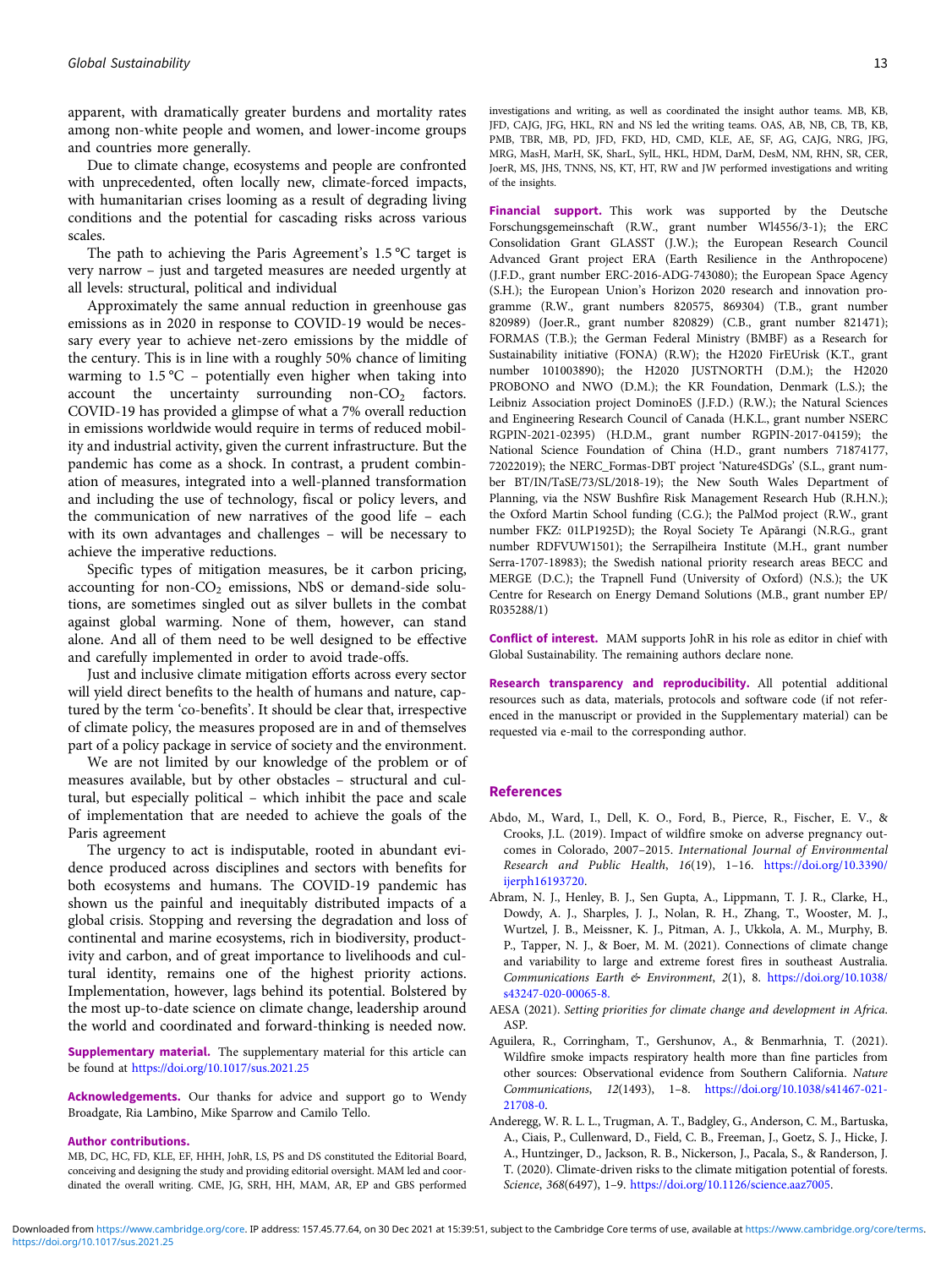- <span id="page-13-0"></span>Applequist, W. L., Brinckmann, J. A., Cunningham, A. B., Hart, R. E., Heinrich, M., Katerere, D. R., & Van Andel, T. (2020). Scientists warning on climate change and medicinal plants. Planta Medica, 86(1), 10–18. <https://doi.org/10.1055/a-1041-3406.>
- Atwood, T. B., Witt, A., Mayorga, J., Hammill, E., & Sala, E. (2020). Global patterns in marine sediment carbon stocks. Frontiers in Marine Science, 7, 1–9. <https://doi.org/10.3389/fmars.2020.00165.>
- Aylor, B., Gilbert, M., Lang, N., McAdoo, M., Öberg, J., Pieper, C., Sudmeijer, B., & Voigt, N. (2020). How an EU Carbon Border Tax Could Jolt World Trade | BCG. Bcg, (June).
- Bates, N. R., & Johnson, R. J. (2020). Acceleration of ocean warming, salinification, deoxygenation and acidification in the surface subtropical North Atlantic Ocean. Communications Earth & Environment, 1(33), 1–12. [https://doi.org/10.1038/s43247-020-00030-5.](https://doi.org/10.1038/s43247-020-00030-5)
- Bauer, N., Bertram, C., Schultes, A., Klein, D., Luderer, G., Kriegler, E., Popp, A., & Edenhofer, O. (2020). Quantification of an efficiency–sovereignty tradeoff in climate policy. Nature, 588(7837), 261–266. [https://doi.org/10.1038/](https://doi.org/10.1038/s41586-020-2982-5.) [s41586-020-2982-5.](https://doi.org/10.1038/s41586-020-2982-5.)
- Bellouin, N., Quaas, J., Gryspeerdt, E., Kinne, S., Stier, P., Watson-Parris, D., Boucher, O., Carslaw, K. S., Christensen, M., Daniau, A. L., Dufresne, J. L., Feingold, G., Fiedler, S., Forster, P., Gettelman, A., Haywood, J. M., Lohmann, U., Malavelle, F., Mauritsen, T., … Stevens, B. (2020). Bounding global aerosol radiative forcing of climate change. Reviews of Geophysics, 58, 1–45. <https://doi.org/10.1029/2019RG000660>.
- Berenguer, E., Lennox, G. D., Ferreira, J., Malhi, Y., Aragão, L. E. O. C., Rodrigues Barreto, J., Del Bon Espírito-Santo, F., Figueiredo, A. E. S., França, F., Gardner, T. A., Joly, C. A., Palmeira, A. F., Quesada, C. A., Rossi, L. C., Moraes de Seixas, M. M., Smith, C. C., Withey, K., & Barlow, J. (2021). Tracking the impacts of El Niño drought and fire in human-modified Amazonian forests. Proceedings of the National Academy of Sciences of the USA, 118(30), 1–8. [https://doi.org/10.1073/](https://doi.org/10.1073/pnas.2019377118) [pnas.2019377118.](https://doi.org/10.1073/pnas.2019377118)
- Bergquist, P., Mildenberger, M., & Stokes, L. C. (2020). Combining climate, economic, and social policy builds public support for climate action in the US. Environmental Research Letters, 15(5), 1–9. [https://doi.org/10.](https://doi.org/10.1088/1748-9326/ab81c1) [1088/1748-9326/ab81c1.](https://doi.org/10.1088/1748-9326/ab81c1)
- Bertram, C., Luderer, G., Creutzig, F., Bauer, N., Ueckerdt, F., Malik, A., & Edenhofer, O. (2021). COVID-19-induced low power demand and market forces starkly reduce CO2 emissions. Nature Climate Change, 11(3), 193– 196. <https://doi.org/10.1038/s41558-021-00987-x.>
- Boers, N. (2021). Observation-based early-warning signals for a collapse of the Atlantic Meridional Overturning Circulation. Nature Climate Change, 11 (8), 680–688. <https://doi.org/10.1038/s41558-021-01097-4.>
- Borchers Arriagada, N., Palmer, A. J., Bowman, D. M. J. S., Morgan, G. G., Jalaludin, B. B., & Johnston, F. H. (2020). Unprecedented smoke-related health burden associated with the 2019-20 bushfires in eastern Australia. Medical Journal of Australia, 213(6), 282–283.
- Bowman, D. M. J. S., Moreira-Munoz, A., Kolden, C. A., Chavez, R. O., Munoz, A. A., Salinas, F., Gonzalez-Reyes, A., Rocco, R., de La Barrera, F., Williamson, G. J., Borchers, N., Cifuentes, L. A., Abatzoglou, J. T., & Johnston, F. H. (2019). Human-environmental drivers and impacts of the globally extreme 2017 Chilean fires. Ambio, 48(4), 350–362. [https://doi.](https://doi.org/10.1007/s13280-018-1084-1.) [org/10.1007/s13280-018-1084-1.](https://doi.org/10.1007/s13280-018-1084-1.)
- Bowman, D. M. J. S., Williamson, G. J., Price, O. F., Ndalila, M. N., & Bradstock, R. A. (2021). Australian forests, megafires and the risk of dwindling carbon stocks. Plant Cell and Environment, 44(2), 347–355. [https://](https://doi.org/10.1111/pce.13916.) [doi.org/10.1111/pce.13916.](https://doi.org/10.1111/pce.13916.)
- Boyce, D. G., Lotze, H. K., Tittensor, D. P., Carozza, D. A., & Worm, B. (2020). Future ocean biomass losses may widen socioeconomic equity gaps. Nature Communications, 11(1), 1–11. <https://doi.org/10.1038/s41467-020-15708-9.>
- Brand, C. (2021). Active travel's contribution to climate change mitigation: research summary and outlook. Active Travel Studies.
- Brando, P. M., Soares-Filho, B., Rodrigues, L., Assuncao, A., Morton, D., Tuchschneider, D., Fernandes, E. C. M., Macedo, M. N., Oliveira, U., & Coe, M. T. (2020). The gathering firestorm in southern Amazonia. Science Advances, 6(2), 1–9. [https://doi.org/10.1126/sciadv.aay1632.](https://doi.org/10.1126/sciadv.aay1632)
- Brodie Rudolph, T., Ruckelshaus, M., Swilling, M., Allison, E. H., Osterblom, H., Gelcich, S., & Mbatha, P. (2020). A transition to sustainable ocean

governance. Nature Communications, 11(1), 1–14. [https://doi.org/10.1038/](https://doi.org/10.1038/s41467-020-17410-2.) [s41467-020-17410-2.](https://doi.org/10.1038/s41467-020-17410-2.)

- Brovkin, V., Brook, E., Williams, J. W., Bathiany, S., Lenton, T. M., Barton, M., DeConto, R. M., Donges, J. F., Ganopolski, A., McManus, J., Praetorius, S., de Vernal, A., Abe-Ouchi, A., Cheng, H., Claussen, M., Crucifix, M., Gallopín, G., Iglesias, V., Kaufman, D. S., … Yu, Z. (2021). Past abrupt changes, tipping points and cascading impacts in the Earth system. Nature Geoscience, 14(8), 550–558. [https://doi.org/10.1038/s41561-021-](https://doi.org/10.1038/s41561-021-00790-5.) [00790-5.](https://doi.org/10.1038/s41561-021-00790-5.)
- Bullock, E. L., Woodcock, C. E., Souza, C., & Olofsson, P. (2020). Satellitebased estimates reveal widespread forest degradation in the Amazon. Global Change Biology, 26(5), 2956–2969. <https://doi.org/10.1111/GCB.15029.>
- Caesar, L., McCarthy, G. D., Thornalley, D. J. R., Cahill, N., & Rahmstorf, S. (2021). Current Atlantic Meridional overturning circulation weakest in last millennium. Nature Geoscience, 14, 118–120. [https://doi.org/10.1038/](https://doi.org/10.1038/s41561-021-00699-z.) [s41561-021-00699-z.](https://doi.org/10.1038/s41561-021-00699-z.)
- Carattini, S., Kallbekken, S., & Orlov, A. (2019). How to win public support for a global carbon tax. Nature, 565(7739), 289–291. [https://doi.org/10.1038/](https://doi.org/10.1038/d41586-019-00124-x.) [d41586-019-00124-x.](https://doi.org/10.1038/d41586-019-00124-x.)
- Chai, Y., Martins, G., Nobre, C., von Randow, C., Chen, T., & Dolman, H. (2021). Constraining Amazonian land surface temperature sensitivity to precipitation and the probability of forest dieback. NPJ Climate and Atmospheric Science, 4(1), 1–7. <https://doi.org/10.1038/s41612-021-00162-1>.
- Chang, K. M., Hess, J. J., Balbus, J. M., Buonocore, J. J., Cleveland, D. A., Grabow, M. L., Neff, R., Saari, R. K., Tessum, C. W., Wilkinson, P., Woodward, A., & Ebi, K. L. (2017). Ancillary health effects of climate mitigation scenarios as drivers of policy uptake: A review of air quality, transportation and diet co-benefits modeling studies. Environmental Research Letters, 12, 1–17. [https://doi.org/10.1088/1748-9326/aa8f7b.](https://doi.org/10.1088/1748-9326/aa8f7b)
- Chausson, A., Turner, B., Seddon, D., Chabaneix, N., Girardin, C. A. J. J., Kapos, V., Key, I., Roe, D., Smith, A., Woroniecki, S., & Seddon, N. (2020). Mapping the effectiveness of nature-based solutions for climate change adaptation. Global Change Biology, 26(11), 6134–6155. [https://doi.](https://doi.org/10.1111/gcb.15310.) [org/10.1111/gcb.15310.](https://doi.org/10.1111/gcb.15310.)
- Ciemer, C., Winkelmann, R., Kurths, J., & Boers, N. (2021). Impact of an AMOC weakening on the stability of the southern Amazon rainforest. The European Physical Journal Special Topics, 2021, 1–9. [https://doi.org/](https://doi.org/10.1140/EPJS/S11734-021-00186-X.) [10.1140/EPJS/S11734-021-00186-X.](https://doi.org/10.1140/EPJS/S11734-021-00186-X.)
- Coady, D., Parry, I., Le, N.-P., & Shang, B. (2019). Global fossil fuel subsidies remain large: An update based on country-level estimates. IMF Working Papers, 19(89), 1. <https://doi.org/10.5089/9781484393178.001.>
- Costello, C., Cao, L., Gelcich, S., Cisneros-Mata, M. A., Free, C. M., Froehlich, H. E., Golden, C. D., Ishimura, G., Maier, J., Macadam-Somer, I., Mangin, T., Melnychuk, M. C., Miyahara, M., Moor, C. L. de, Naylor, R., Nostbakken, L., Oea, E., O'Reilly, E., Parma, A. M., … Lubchenco, J. (2020). The future of food from the sea. Nature, 588(7836), 95–+. [https://doi.org/10.1038/](https://doi.org/10.1038/s41586-020-2616-y) [s41586-020-2616-y](https://doi.org/10.1038/s41586-020-2616-y).
- Creutzig, F., Fernandez, B., Haberl, H., Khosla, R., Mulugetta, Y., & Seto, K. C. (2016). Beyond technology: Demand-side solutions for climate change mitigation. Annual Review of Environment and Resources, 41, 173–198. [https://](https://doi.org/10.1146/annurev-environ-110615-085428.) [doi.org/10.1146/annurev-environ-110615-085428.](https://doi.org/10.1146/annurev-environ-110615-085428.)
- Creutzig, F., Roy, J., Lamb, W. F., Azevedo, I. M. L., Bruine De Bruin, W., Dalkmann, H., Edelenbosch, O. Y., Geels, F. W., Grubler, A., Hepburn, C., Hertwich, E. G., Khosla, R., Mattauch, L., Minx, J. C., Ramakrishnan, A., Rao, N. D., Steinberger, J. K., Tavoni, M., Ürge-Vorsatz, D., & Weber, E. U. (2018). Towards demand-side solutions for mitigating climate change. Nature Climate Change, 8(4), 268–271. [https://doi.org/10.1038/s41558-018-](https://doi.org/10.1038/s41558-018-0121-1.) [0121-1.](https://doi.org/10.1038/s41558-018-0121-1.)
- Cronin, J. A., Fullerton, D., & Sexton, S. (2019). Vertical and horizontal redistributions from a carbon tax and rebate. Journal of the Association of Environmental and Resource Economists, 6(S1), S169–S208. [https://doi.](https://doi.org/10.1086/701191.) [org/10.1086/701191.](https://doi.org/10.1086/701191.)
- Cullenward, D., & Victor, D. G. (2020). Making climate policy work. Polity Press.
- Dasgupta, P. (2021). The economics of biodiversity: The Dasgupta review. HM Treasury. <https://doi.org/10.2458/jpe.2289>.
- Defila, R., & Di Giulio, A. (2020). The concept of 'Consumption corridors' meets society: How an idea for fundamental changes in consumption is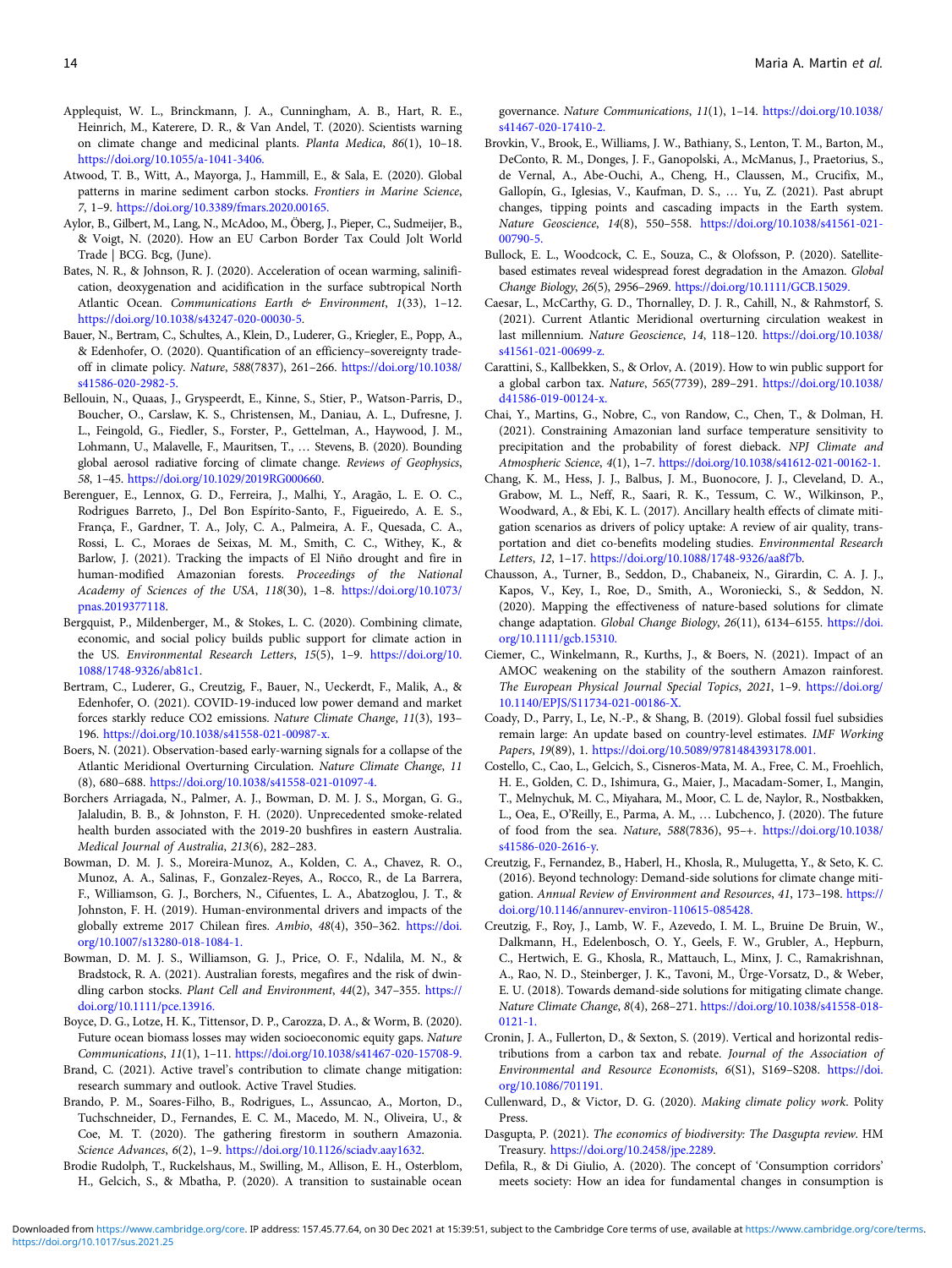<span id="page-14-0"></span>received. Journal of Consumer Policy, 43(2), 315–344. [https://doi.org/10.](https://doi.org/10.1007/s10603-019-09437-w.) [1007/s10603-019-09437-w.](https://doi.org/10.1007/s10603-019-09437-w.)

- Dekker, M. M., von der Heydt, A. S., & Dijkstra, H. A. (2018). Cascading transitions in the climate system. Earth System Dynamics, 9(4), 1243–1260. <https://doi.org/10.5194/esd-9-1243-2018.>
- Dobson, A. P., Pimm, S. L., Hannah, L., Kaufman, L., Ahumada, J. A., Ando, A. W., Bernstein, A., Busch, J., Daszak, P., Engelmann, J., Kinnaird, M. F., Li, B. V., Loch-Temzelides, T., Lovejoy, T., Nowak, K., Roehrdanz, P. R., & Vale, M. M. (2020). Ecology and economics for pandemic prevention. Science, 369(6502), 379–381. <https://doi.org/10.1126/science.abc3189.>
- Duan, H., Zhou, S., Jiang, K., Bertram, C., Harmsen, M., Kriegler, E., van Vuuren, D. P., Wang, S., Fujimori, S., Tavoni, M., Ming, X., Keramidas, K., Iyer, G., & Edmonds, J. (2021). Assessing China's efforts to pursue the 1.5 °C warming limit. Science, 372(6540), 378–385. [https://doi.org/10.](https://doi.org/10.1126/science.aba8767.) [1126/science.aba8767.](https://doi.org/10.1126/science.aba8767.)
- Duarte, C. M., Agusti, S., Barbier, E., Britten, G. L., Castilla, J. C., Gattuso, J.-P. P., Fulweiler, R. W., Hughes, T. P., Knowlton, N., Lovelock, C. E., Lotze, H. K., Predragovic, M., Poloczanska, E., Roberts, C., & Worm, B. (2020). Rebuilding marine life. Nature, 580(7801), 39–51. [https://doi.org/10.1038/](https://doi.org/10.1038/s41586-020-2146-7.) [s41586-020-2146-7.](https://doi.org/10.1038/s41586-020-2146-7.)
- Dubois, G., Sovacool, B., Aall, C., Nilsson, M., Barbier, C., Herrmann, A., Bruyère, S., Andersson, C., Skold, B., Nadaud, F., Dorner, F., Richardsen Moberg, K., Ceron, J. P., Fischer, H., Amelung, D., Baltruszewicz, M., Fischer, J., Benevise, F., & Sauerborn, R. (2019). It starts at home? Climate policies targeting household consumption and behavioral decisions are key to low-carbon futures. Energy Research and Social Science, 52 (February), 144–158. <https://doi.org/10.1016/j.erss.2019.02.001.>
- Ebi, K. L., Anderson, C. L., Hess, J. J., Kim, S.-H., Loladze, I., Neumann, R. B., Singh, D., Ziska, L., & Wood, R. (2021). Nutritional quality of crops in a high CO 2 world: An agenda for research and technology development. Environmental Research Letters, 16(6), 1–13. [https://doi.org/10.1088/1748-](https://doi.org/10.1088/1748-9326/abfcfa.) [9326/abfcfa.](https://doi.org/10.1088/1748-9326/abfcfa.)
- Erbaugh, J. T., Pradhan, N., Adams, J., Oldekop, J. A., Agrawal, A., Brockington, D., Pritchard, R., & Chhatre, A. (2020). Global forest restoration and the importance of prioritizing local communities. Nature Ecology and Evolution, 4(11), 1472–1476. <https://doi.org/10.1038/s41559-020-01282-2.>
- Esquivel-Muelbert, A., Baker, T. R., Dexter, K. G., Lewis, S. L., Brienen, R. J. W., Feldpausch, T. R., Lloyd, J., Monteagudo-Mendoza, A., Arroyo, L., Álvarez-Dávila, E., Higuchi, N., Marimon, B. S., Marimon-Junior, B. H., Silveira, M., Vilanova, E., Gloor, E., Malhi, Y., Chave, J., Barlow, J., … Phillips, O. L. (2019). Compositional response of Amazon forests to climate change. Global Change Biology, 25(1), 39–56. [https://doi.org/10.1111/gcb.](https://doi.org/10.1111/gcb.14413.) [14413.](https://doi.org/10.1111/gcb.14413.)
- Evans, S., Mehling, M. A., Ritz, R. A., & Sammon, P. (2020). Border carbon adjustments and industrial competitiveness in a European Green Deal. 21 (3), 307–317. <https://doi.org/10.1080/14693062.2020.1856637>.
- Filbee-Dexter, K., & Wernberg, T. (2020). Substantial blue carbon in overlooked Australian kelp forests. Scientific Reports, 10(1), 12341. [https://doi.](https://doi.org/10.1038/s41598-020-69258-7.) [org/10.1038/s41598-020-69258-7.](https://doi.org/10.1038/s41598-020-69258-7.)
- Fisher, B., de Wit, L. A., & Ricketts, T. H. (2021). Integrating economics into research on natural capital and human health. Review of Environmental Economics and Policy, 15(1), 95–114. [https://doi.org/10.1086/713024.](https://doi.org/10.1086/713024)
- Fleischman, F., Basant, S., Chhatre, A., Coleman, E. A., Fischer, H. W., Gupta, D., Güneralp, B., Kashwan, P., Khatri, D., Muscarella, R., Powers, J. S., Ramprasad, V., Rana, P., Rodriguez Solorzano, C., & Veldman, J. W. (2020). Pitfalls of tree planting show why we need people-centered natural climate solutions. BioScience, 70, 947–950. [https://doi.org/10.1093/biosci/](https://doi.org/10.1093/biosci/biaa094) [biaa094](https://doi.org/10.1093/biosci/biaa094).
- Forster, P. M., Forster, H. I., Evans, M. J., Gidden, M. J., Jones, C. D., Keller, C. A., Robin D., Lamboll, R. D., Le Quéré, C., Rogelj, J., Rosen, D., Schleussner, C.-F., Richardson, T. B., Smith, C. J., & Turnock, S. T. (2020). Current and future global climate impacts resulting from COVID-19. Nature Climate Change, 10(10), 913–919. <https://doi.org/10.1038/s41558-020-0883-0.>
- Franke, A., Blenckner, T., Duarte, C. M., Ott, K., Fleming, L. E., Antia, A., Reusch, T. B. H., Bertram, C., Hein, J., Kronfeld-Goharani, U., Dierking, J., Kuhn, A., Sato, C., van Doorn, E., Wall, M., Schartau, M., Karez, R., Crowder, L., Keller, D., … Prigge, E. (2020). Operationalizing ocean health: Toward integrated research on ocean health and recovery to achieve ocean

sustainability. One Earth, 2(6), 557–565. [https://doi.org/10.1016/j.oneear.](https://doi.org/10.1016/j.oneear.2020.05.013.) [2020.05.013.](https://doi.org/10.1016/j.oneear.2020.05.013.)

- Friedlingstein, P., O'Sullivan, M., Jones, M. W., Andrew, R. M., Hauck, J., Olsen, A., Peters, G. P., Peters, W., Pongratz, J., Sitch, S., Le Quéré, C., Canadell, J. G., Ciais, P., Jackson, R. B., Alin, S., Aragão, L. E. O. C., Arneth, A., Arora, V., Bates, N. R., … Zaehle, S. (2020). Global carbon budget 2020. Earth System Science Data, 12(4), 3269–3340. [https://doi.org/10.](https://doi.org/10.5194/ESSD-12-3269-2020.) [5194/ESSD-12-3269-2020.](https://doi.org/10.5194/ESSD-12-3269-2020.)
- Fuchs, D., Sahakian, M., Gumbert, T., Di Giulio, A., Maniates, M., Lorek S., & Graf, A. (2021). Consumption corridors – living a good life within sustainable limits.
- Fuhrman, J., McJeon, H., Patel, P., Doney, S. C., Shobe, W. M., & Clarens, A. F. (2020). Food–energy–water implications of negative emissions technologies in a +1.5 °C future. Nature Climate Change 2020 10:10, 10(10), 920–927. <https://doi.org/10.1038/s41558-020-0876-z>.
- Fuss, S., Canadell, J. G., Ciais, P., Jackson, R. B., Jones, C. D., Lyngfelt, A., Peters, G. P., & Van Vuuren, D. P. (2020). Moving toward net-zero emissions requires new alliances for carbon dioxide removal. One Earth, 3(2), 145–149. <https://doi.org/10.1016/j.oneear.2020.08.002.>
- Gallagher, R. V., Allen, S., Mackenzie, B. D. E. E., Yates, C. J., Gosper, C. R., Keith, D. A., Merow, C., White, M. D., Wenk, E., Maitner, B. S., He, K., Adams, V. M., & Auld, T. D. (2021). High fire frequency and the impact of the 2019–2020 megafires on Australian plant diversity. Diversity and Distributions, 27(7), 1166–1179. <https://doi.org/10.1111/ddi.13265.>
- Garbe, J., Albrecht, T., Levermann, A., Donges, J. F., & Winkelmann, R. (2020). The hysteresis of the Antarctic ice sheet. Nature, 585(7826), 538–544. <https://doi.org/10.1038/s41586-020-2727-5.>
- Gatti, L. V., Basso, L. S., Miller, J. B., Gloor, M., Gatti Domingues, L., Cassol, H. L. G., Tejada, G., Aragão, L. E. O. C., Nobre, C., Peters, W., Marani, L., Arai, E., Sanches, A. H., Corrêa, S. M., Anderson, L., Von Randow, C., Correia, C. S. C., Crispim, S. P., & Neves, R. A. L. (2021). Amazonia as a carbon source linked to deforestation and climate change. Nature, 595 (7867), 388–393. <https://doi.org/10.1038/s41586-021-03629-6.>
- Gaucherel, C., & Moron, V. (2017). Potential stabilizing points to mitigate tipping point interactions in Earth's climate. International Journal of Climatology, 37(1), 399–408. <https://doi.org/10.1002/JOC.4712.>
- Gettelman, A., Lamboll, R., Bardeen, C. G., Forster, P. M., & Watson-Parris, D. (2021). Climate impacts of COVID-19 induced emission changes. Geophysical Research Letters, 48, 1–10. <https://doi.org/10.1029/2020GL091805.>
- Girardin, C. A. J., Jenkins, S., Seddon, N., Allen, M., Lewis, S. L., Wheeler, C. E., Griscom, B. W., & Malhi, Y. (2021). Nature-based solutions can help cool the planet – if we act now. Nature, 593(7858), 191–194. [https://doi.](https://doi.org/10.1038/d41586-021-01241-2.) [org/10.1038/d41586-021-01241-2.](https://doi.org/10.1038/d41586-021-01241-2.)
- Glazener, A., Sanchez, K., Ramani, T., Zietsman, J., Nieuwenhuijsen, M. J., Mindell, J. S., Fox, M., & Khreis, H. (2021). Fourteen pathways between urban transportation and health: A conceptual model and literature review. Journal of Transport and Health, 21(June 2020), 101070. [https://doi.org/10.](https://doi.org/10.1016/j.jth.2021.101070) [1016/j.jth.2021.101070](https://doi.org/10.1016/j.jth.2021.101070).
- Glibert, P. M. (2020). Harmful algae at the complex nexus of eutrophication and climate change. Harmful Algae, 91, 1–5. [https://doi.org/10.1016/j.hal.](https://doi.org/10.1016/j.hal.2019.03.001) [2019.03.001](https://doi.org/10.1016/j.hal.2019.03.001).
- Golledge, N. R., Keller, E. D., Gomez, N., Naughten, K. A., Bernales, J., Trusel, L. D., & Edwards, T. L. (2019). Global environmental consequences of twenty-first-century ice-sheet melt. Nature, 566(7742), 65–72. [https://doi.](https://doi.org/10.1038/s41586-019-0889-9.) [org/10.1038/s41586-019-0889-9.](https://doi.org/10.1038/s41586-019-0889-9.)
- Gomez, N., Weber, M. E., Clark, P. U., Mitrovica, J. X., & Han, H. K. (2020). Antarctic ice dynamics amplified by Northern Hemisphere sea-level forcing. Nature, 587(7835), 600–604. <https://doi.org/10.1038/s41586-020-2916-2.>
- Gore, T. (2020). Confronting carbon inequality: Putting climate justice at the heart of the COVID-19 recovery. Oxfam.
- Goss, M., Swain, D. L., Abatzoglou, J. T., Sarhadi, A., Kolden, C. A., Williams, A. P., & Diffenbaugh, N. S. (2020). Climate change is increasing the likelihood of extreme autumn wildfire conditions across California. Environmental Research Letters, 15(9), 1–14. [https://doi.org/10.1088/1748-](https://doi.org/10.1088/1748-9326/ab83a7) [9326/ab83a7](https://doi.org/10.1088/1748-9326/ab83a7).
- Götschi, T., Kahlmeier, S., Castro, A., Brand, C., Cavill, N., Kelly, P., … Racioppi, F. (2020). Integrated impact assessment of active travel: Expanding the scope of the health economic assessment tool (HEAT) for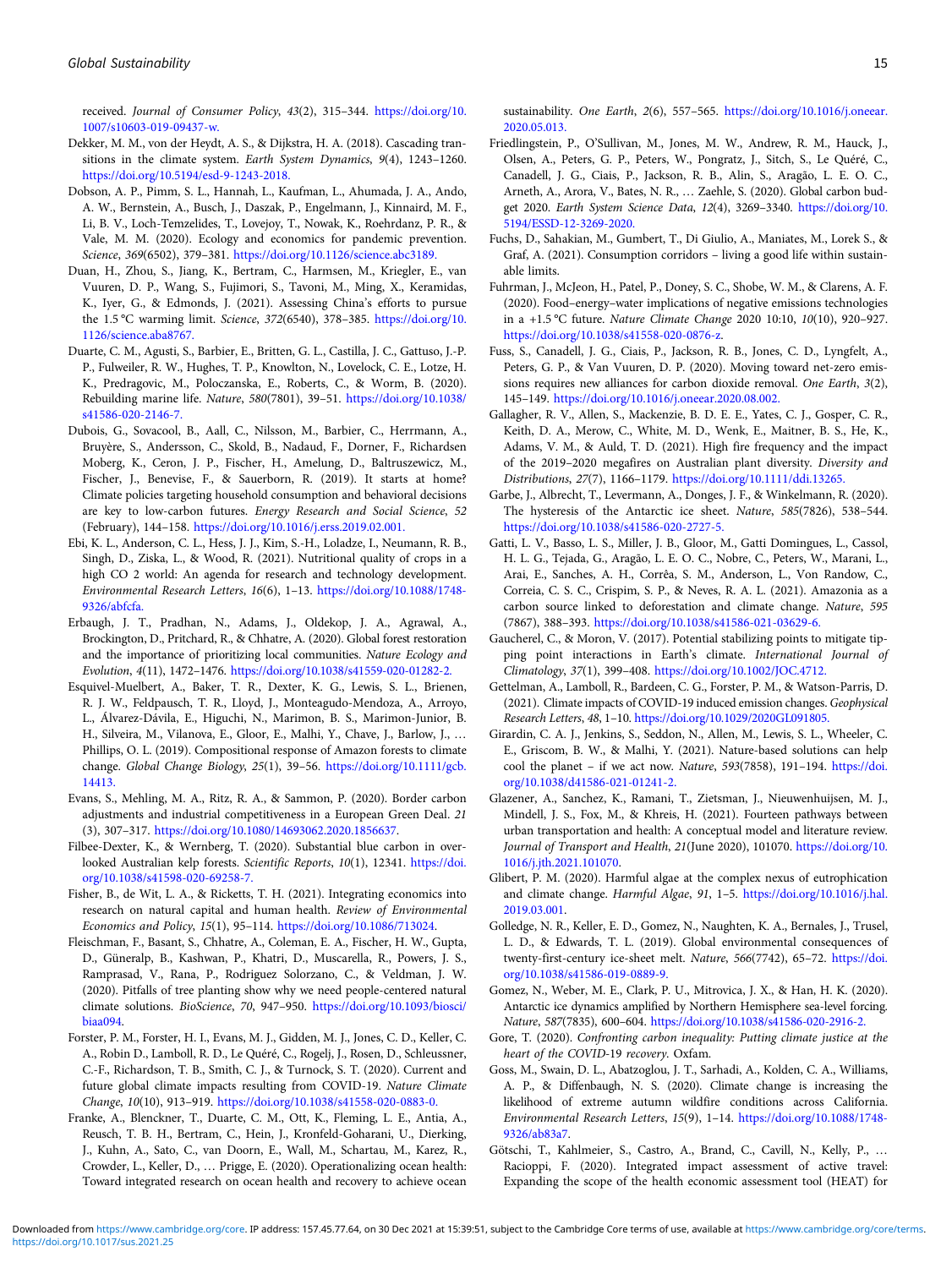<span id="page-15-0"></span>walking and cycling. International Journal of Environmental Research and Public Health, 17(20), 1–21. <https://doi.org/10.3390/ijerph17207361.>

- Green, F., & Denniss, R. (2018). Cutting with both arms of the scissors: The economic and political case for restrictive supply-side climate policies. Climatic Change, 150(1), 73–87. <https://doi.org/10.1007/s10584-018-2162-x.>
- Green, J. F. (2017). Don't link carbon markets. Nature, 543(7646), 484–486. <https://doi.org/10.1038/543484a.>
- Green, J. F. (2021). Does carbon pricing reduce emissions? A review of ex-post analyses. Environmental Research Letters, 16(4), 43004. [https://doi.org/10.](https://doi.org/10.1088/1748-9326/abdae9.) [1088/1748-9326/abdae9.](https://doi.org/10.1088/1748-9326/abdae9.)
- Griscom, B. W., Busch, J., Cook-Patton, S. C., Ellis, P. W., Funk, J., Leavitt, S. M., Lomax, G., Turner, W. R., Chapman, M., Engelmann, J., Gurwick, N. P., Landis, E., Lawrence, D., Malhi, Y., Schindler Murray, L., Navarrete, D., Roe, S., Scull, S., Smith, P., … Worthington, T. (2020). National mitigation potential from natural climate solutions in the tropics. Philosophical Transactions of the Royal Society B: Biological Sciences, 375(1794), 1–11. <https://doi.org/10.1098/rstb.2019.0126>.
- Haas, B., Mackay, M., Novaglio, C., Fullbrook, L., Murunga, M., Sbrocchi, C., McDonald, J., McCormack, P. C., Alexander, K., Fudge, M., Goldsworthy, L., Boschetti, F., Dutton, I., Dutra, L., McGee, J., Rousseau, Y., Spain, E., Stephenson, R., Vince, J., … Haward, M. (2021). The future of ocean governance. Reviews in Fish Biology and Fisheries. [https://doi.org/10.1007/](https://doi.org/10.1007/s11160-020-09631-x.) [s11160-020-09631-x.](https://doi.org/10.1007/s11160-020-09631-x.)
- Hagem, C., Hoel, M., & Sterner, T. (2020). Refunding emission payments: Outputbased versus expenditure-based refunding. Environmental and Resource Economics, 77(3), 641–667. <https://doi.org/10.1007/s10640-020-00513-1.>
- Haya, B., Cullenward, D., Strong, A. L., Grubert, E., Heilmayr, R., Sivas, D. A., & Wara, M. (2020). Managing Uncertainty in Carbon Offsets: Insights from California's Standardized Approach, 20(9), 1112–1126. [https://doi.org/10.](https://doi.org/10.1080/14693062.2020.1781035.) [1080/14693062.2020.1781035.](https://doi.org/10.1080/14693062.2020.1781035.)
- Heinze, C., Blenckner, T., Martins, H., Rusiecka, D., Döscher, R., Gehlen, M., Gruber, N., Holland, E., Hov, O., Joos, F., Matthews, J. B. R., Rodven, R., & Wilson, S. (2021). The quiet crossing of ocean tipping points. Proceedings of the National Academy of Sciences of the USA, 118(9), 1–9. [https://doi.org/](https://doi.org/10.1073/pnas.2008478118) [10.1073/pnas.2008478118.](https://doi.org/10.1073/pnas.2008478118)
- Hertwich, E. G., & Peters, G. P. (2009). Carbon footprint of nations: A global, trade-linked analysis. Environmental Science and Technology, 43(16), 6414– 6420. <https://doi.org/10.1021/es803496a.>
- Hess, J. J., Ranadive, N., Boyer, C., Aleksandrowicz, L., Anenberg, S. C., Aunan, K., Belesova, K., Bell, M. L., Bickersteth, S., Bowen, K., Burden, M., Campbell-Lendrum, D., Carlton, E., Cissé, G., Cohen, F., Dai, H., Dangour, A. D., Dasgupta, P., Frumkin, H., … Ebi, K. L. (2020). Guidelines for modeling and reporting health effects of climate change mitigation actions. Environmental Health Perspectives, 128(11), 1–10. [https://doi.org/10.1289/](https://doi.org/10.1289/EHP6745.) [EHP6745.](https://doi.org/10.1289/EHP6745.)
- Hourcade, J. C., Glemarec, Y., de Coninck, H., Bayat-Renoux, F., Ramakrishna, K., & Revi, A. (2021). Scaling up climate finance in the context of Covid-19. South Korea.
- IEA (2021). Net zero by 2050 A roadmap for the global energy sector. International Energy Agency.
- Inoue, N., Matsumoto, S., & Morita, M. (2021). Inequalities in the impact of the carbon tax in Japan. In T. H. Arimura, & S. Matsumoto (Eds.), Economics, law, and institutions in Asia Pacific carbon pricing in Japan (pp. 217–234). Springer. [https://doi.org/10.1007/978-981-15-6964-7.](https://doi.org/10.1007/978-981-15-6964-7)
- IPCC. (2014). AR5 Working Group 3, mitigation of climate change Contribution of Working Group III. In Cambridge University Press.
- IPCC. (2018). IPCC special report 2018. In global warming of 1.5 °C. An IPCC special report on the impacts of global warming of 1.5 °C above preindustrial levels and related global greenhouse gas emission pathways, in the context of strengthening the global response to eradicate poverty. Cambridge University Press.
- IPCC. (2019a). Climate chance and land. In climate change and land: an IPCC special report on climate change, desertification, land degradation, sustainable land management, food security, and greenhouse gas fluxes in terrestrial ecosystems. Cambridge University Press.
- IPCC. (2019b). The ocean and cryosphere in a changing climate. A special report of the Intergovernmental Panel on Climate Change. In Intergovernmental Panel on Climate Change. Cambridge University Press.
- IPCC. (2021). Climate change 2021: The physical science basis. Contribution of Working Group I to the sixth assessment report of the Intergovernmental Panel on Climate Change (V. Masson-Delmotte, P. Zhai, A. Pirani, S. L. Connors, C. Péan, S. Berger, … B. Zhou, Eds.). Cambridge University Press. In Press.
- Ivanova, D., Barrett, J., Wiedenhofer, D., Macura, B., Callaghan, M., & Creutzig, F. (2020). Quantifying the potential for climate change mitigation of consumption options. Environmental Research Letters, 15(9), 1–19. <https://doi.org/10.1088/1748-9326/ab8589>.
- Ivanova, D., & Wood, R. (2020). The unequal distribution of household carbon footprints in Europe and its link to sustainability. Global Sustainability, 3, 1–12. [https://doi.org/10.1017/sus.2020.12.](https://doi.org/10.1017/sus.2020.12)
- Jackson, R. B., Saunois, M., Bousquet, P., Canadell, J. G., Poulter, B., Stavert, A. R., Bergamaschi, P., Niwa, Y., Segers, A., & Tsuruta, A. (2020). Increasing anthropogenic methane emissions arise equally from agricultural and fossil fuel sources. Environmental Research Letters, 15(7), 071002. [https://doi.org/](https://doi.org/10.1088/1748-9326/AB9ED2.) [10.1088/1748-9326/AB9ED2.](https://doi.org/10.1088/1748-9326/AB9ED2.)
- Jagers, S. C., Lachapelle, E., Martinsson, J., & Matti, S. (2021). Bridging the ideological gap? How fairness perceptions mediate the effect of revenue recycling on public support for carbon taxes in the United States. Canada and Germany. Review of Policy Research, 38(5), 529–554. [https://](https://doi.org/10.1111/ropr.12439.) [doi.org/10.1111/ropr.12439.](https://doi.org/10.1111/ropr.12439.)
- Jarmul, S., Dangour, A. D., Green, R., Liew, Z., Haines, A., & Scheelbeek, P. F. D. (2020). Climate change mitigation through dietary change: A systematic review of empirical and modelling studies on the environmental footprints and health effects of 'sustainable diets.'. Environmental Research Letters, 15(12), 1–47. <https://doi.org/10.1088/1748-9326/abc2f7>.
- Johnson, J. A., & Gerber, J. (2021). The economic case for nature : A global earth-economy model to assess development policy pathways (p. 158). World Bank.
- Johnson, M. S., Strawbridge, K., Knowland, K. E., Keller, C., & Travis, M. (2021). Long-range transport of Siberian biomass burning emissions to North America during FIREX-AQ. Atmospheric Environment, 252, 1–15. [https://doi.org/10.1016/j.atmosenv.2021.118241.](https://doi.org/10.1016/j.atmosenv.2021.118241)
- Jones, C. G., Rappold, A., Vargo, J., Cascio, W. E., Kharrazi, M., McNally, B., & Hoshiko, S. (2020). Out-of-hospital cardiac arrests and wildfire-related particulate matter during 2015-2017 California wildfires. Journal of the American Heart Association, 9(8), 1–14. [https://doi.org/10.1161/JAHA.](https://doi.org/10.1161/JAHA.119.014125) [119.014125](https://doi.org/10.1161/JAHA.119.014125).
- Jouffray, J.-B., Blasiak, R., Norstrom, A. V., Osterblom, H., & Nystrom, M. (2020). The blue acceleration: The trajectory of human expansion into the ocean. One Earth, 2(1), 43–54. <https://doi.org/10.1016/j.oneear.2019.12.016.>
- Kablick, G. P. I., Allen, D. R., Fromm, M. D., & Nedoluha, G. E. (2020). Australian PyroCb smoke generates synoptic-scale stratospheric anticyclones. Geophysical Research Letters, 47(13), 1–9. [https://doi.org/10.1029/](https://doi.org/10.1029/2020GL088101) [2020GL088101](https://doi.org/10.1029/2020GL088101).
- Kadow, C., Hall, D. M., & Ulbrich, U. (2020). Artificial intelligence reconstructs missing climate information. Nature Geoscience, 13(6), 408–413. <https://doi.org/10.1038/s41561-020-0582-5.>
- Keohane, N., Petsonk, A., & Hanafi, A. (2017). Toward a club of carbon markets. Climatic Change, 144(1), 81–95. [https://doi.org/10.1007/s10584-015-](https://doi.org/10.1007/s10584-015-1506-z.) [1506-z.](https://doi.org/10.1007/s10584-015-1506-z.)
- Khanna, T. M., Baiocchi, G., Callaghan, M., Creutzig, F., Guias, H., Haddaway, N. R., Hirth, L., Javaid, A., Koch, N., Laukemper, S., Löschel, A., del Mar Zamora, M. Dominguez, & Minx, J. C. (2021). A multi-country metaanalysis on the role of behavioural change in reducing energy consumption and CO2 emissions in residential buildings. Nature Energy, 6(9), 925–932. <https://doi.org/10.1038/s41560-021-00866-x.>
- Kim, S. E., Xie, Y., Dai, H., Fujimori, S., Hijioka, Y., Honda, Y., Hashizume, M, Masui, T., Hasegawa, T., Xu, X., Yi, K., & Kim, H. (2020). Air quality co-benefits from climate mitigation for human health in South Korea. Environment International, 136(June 2019), 1–10. [https://doi.org/10.1016/](https://doi.org/10.1016/j.envint.2020.105507) [j.envint.2020.105507.](https://doi.org/10.1016/j.envint.2020.105507)
- King, M. D., Howat, I. M., Candela, S. G., Noh, M. J., Jeong, S., Noël, B. P. Y., van den Broeke, M. R., Wouters, B., & Negrete, A. (2020). Dynamic ice loss from the Greenland Ice Sheet driven by sustained glacier retreat. Communications Earth & Environment, 1(1), 1–7. [https://doi.org/10.1038/](https://doi.org/10.1038/s43247-020-0001-2) [s43247-020-0001-2](https://doi.org/10.1038/s43247-020-0001-2).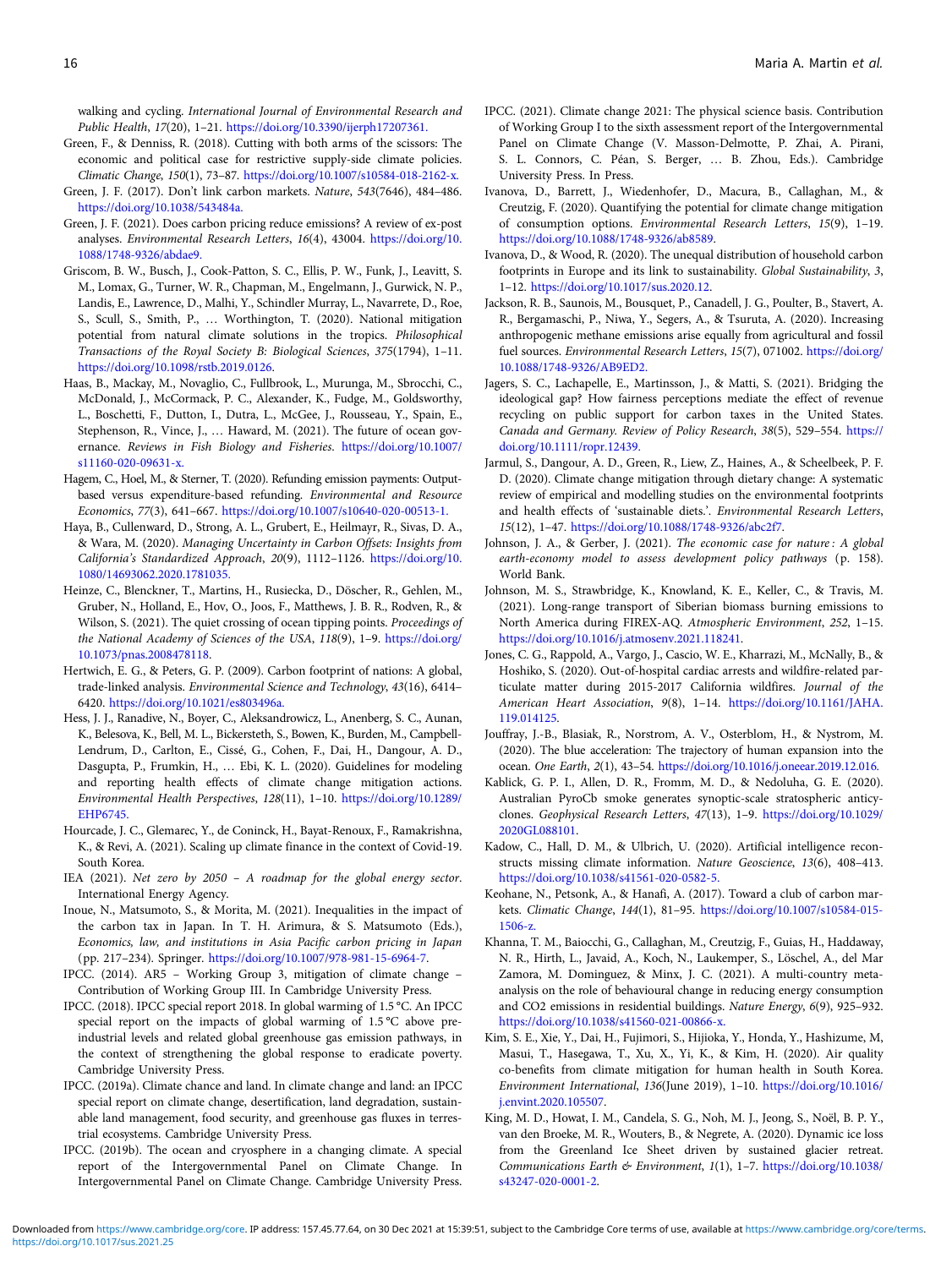- <span id="page-16-0"></span>Kirchmeier-Young, M. C., Wan, H., Zhang, X., & Seneviratne, S. I. (2019). Importance of framing for extreme event attribution: The role of spatial and temporal scales. Earths Future, 7(10), 1192–1204. [https://doi.org/10.](https://doi.org/10.1029/2019EF001253.) [1029/2019EF001253.](https://doi.org/10.1029/2019EF001253.)
- Kiser, D., Metcalf, W. J., Elhanan, G., Schnieder, B., Schlauch, K., Joros, A., Petersen, C., & Grzymski, J. (2020). Particulate matter and emergency visits for asthma: A time-series study of their association in the presence and absence of wildfire smoke in Reno, Nevada, 2013–2018. Environmental Health, 19(1), 1–12. [https://doi.org/10.1186/s12940-020-00646-2.](https://doi.org/10.1186/s12940-020-00646-2)
- Koch, A., Brierley, C., & Lewis, S. L. (2021). Effects of Earth system feedbacks on the potential mitigation of large-scale tropical forest restoration. Biogeosciences, 18(8), 2627–2647. <https://doi.org/10.5194/bg-18-2627-2021.>
- Krausmann, F., Wiedenhofer, D., & Haberl, H. (2020). Growing stocks of buildings, infrastructures and machinery as key challenge for compliance with climate targets. Global Environmental Change, 61(May 2019), 1–10. <https://doi.org/10.1016/j.gloenvcha.2020.102034>.
- Lacey-Barnacle, M., Robison, R., & Foulds, C. (2020). Energy justice in the developing world: A review of theoretical frameworks, key research themes and policy implications. Energy for Sustainable Development, 55, 122–138. [https://doi.org/10.1016/j.esd.2020.01.010.](https://doi.org/10.1016/j.esd.2020.01.010)
- Lai, C. Y., Kingslake, J., Wearing, M. G., Chen, P. H. C., Gentine, P., Li, H., Spergel, J. J., & van Wessem, J. M. (2020). Vulnerability of Antarctica's ice shelves to meltwater-driven fracture. Nature, 584(7822), 574–578. <https://doi.org/10.1038/s41586-020-2627-8.>
- Lawler, J. J., Rinnan, D. S., Michalak, J. L., Withey, J. C., Randels, C. R., & Possingham, H. P. (2020). Planning for climate change through additions to a national protected area network: Implications for cost and configuration. Philosophical Transactions of the Royal Society B: Biological Sciences, 375(1794), 1–8. [https://doi.org/10.1098/rstb.2019.0117.](https://doi.org/10.1098/rstb.2019.0117)
- Leahy, S., Clark, H., & Reisinger, A. (2020). Challenges and prospects for agricultural greenhouse gas mitigation pathways consistent with the Paris Agreement. Frontiers in Sustainable Food Systems, 4(May), 1–8. [https://](https://doi.org/10.3389/fsufs.2020.00069.) [doi.org/10.3389/fsufs.2020.00069.](https://doi.org/10.3389/fsufs.2020.00069.)
- Lenton, T. M. (2020) Tipping positive change. 375 Philosophical Transactions of the Royal Society B: Biological Sciences § (2020). Royal Society Publishing.
- Lenton, T. M., Rockström, J., Gaffney, O., Rahmstorf, S., Richardson, K., Steffen, W., & Schellnhuber, H. J. (2019). Climate tipping points – too risky to bet against. Nature, 575(7784), 592–595. [https://doi.org/10.1038/](https://doi.org/10.1038/d41586-019-03595-0.) [d41586-019-03595-0.](https://doi.org/10.1038/d41586-019-03595-0.)
- Levi, S., Flachsland, C., & Jakob, M. (2020). Political economy determinants of carbon pricing. Global Environmental Politics, 20(2), 128–156. [https://doi.](https://doi.org/10.1162/glep_a_00549.) [org/10.1162/glep\\_a\\_00549.](https://doi.org/10.1162/glep_a_00549.)
- Lhermitte, S., Sun, S., Shuman, C., Wouters, B., Pattyn, F., Wuite, J., Berthier, E., & Nagler, T. (2020). Damage accelerates ice shelf instability and mass loss in Amundsen Sea Embayment. Proceedings of the National Academy of Sciences of the USA, 117(40), 24735-24741. [https://doi.org/10.1073/pnas.](https://doi.org/10.1073/pnas.1912890117.) [1912890117.](https://doi.org/10.1073/pnas.1912890117.)
- Liu, Y., Austin, E., Xiang, J., Gould, T., Larson, T., & Seto, E. (2021). Health impact assessment of the 2020 Washington state wildfire smoke episode: Excess health burden attributable to increased PM2.5 exposures and potential exposure reductions. GeoHealth, 5(5), 1-11. [https://doi.org/10.1029/](https://doi.org/10.1029/2020GH000359) [2020GH000359](https://doi.org/10.1029/2020GH000359).
- Lohmann, J., Castellana, D., Ditlevsen, P. D., & Dijkstra, H. A. (2021). Abrupt climate change as a rate-dependent cascading tipping point. Earth System Dynamics, 12(3), 819–835. <https://doi.org/10.5194/esd-12-819-2021.>
- Longo, M., Saatchi, S., Keller, M., Bowman, K., Ferraz, A., Moorcroft, P. R., Morton, D. C., Bonal, D., Brando, P., Burban, B., Derroire, G., dos-Santos, M. N., Meyer, V., Saleska, S., Trumbore, S., & Vincent, G. (2020). Impacts of degradation on water, energy, and carbon cycling of the Amazon tropical forests. Journal of Geophysical Research: Biogeosciences, 125(8), 1–27. <https://doi.org/10.1029/2020JG005677.>
- Luypaert, T., Hagan, J. G., McCarthy, M. L., & Poti, M. (2020). Status of marine biodiversity in the Anthropocene. Youmares 9 – the oceans: Our research, our future (pp. 57–82). Springer. [https://doi.org/10.1007/978-3-030-20389-4\\_4.](https://doi.org/10.1007/978-3-030-20389-4_4)
- MacDougall, A. H., Frölicher, T. L., Jones, C. D., Rogelj, J., DamonMatthews, H., Zickfeld, K., Arora, V. K., Barrett, N. J., Brovkin, V., Burger, F. A., Eby, M., Eliseev, A. V., Hajima, T., Holden, P. B., Jeltsch-Thömmes, A., Koven,

C., Mengis, N., Menviel, L., Michou, M., … Ziehn, T. (2020). Is there warming in the pipeline? A multi-model analysis of the Zero Emissions Commitment from CO<sub>2</sub>. Biogeosciences, 17(11), 2987-3016. [https://doi.](https://doi.org/10.5194/bg-17-2987-2020) [org/10.5194/bg-17-2987-2020.](https://doi.org/10.5194/bg-17-2987-2020)

- Madeddu, S., Ueckerdt, F., Pehl, M., Peterseim, J., Lord, M., Kumar, K. A., Krürger, C., & Luderer, G. (2020). The CO2 reduction potential for the European industry via direct electrification of heat supply (power-to-heat). Environmental Research Letters, 15(12), 124004. [https://doi.org/10.1088/](https://doi.org/10.1088/1748-9326/abbd02.) [1748-9326/abbd02.](https://doi.org/10.1088/1748-9326/abbd02.)
- Magzamen, S., Gan, R. W., Liu, J., O'Dell, K., Ford, B., Berg, K., Bol, K., Wilson, A., Fischer, E. V., & Kenny, B., & Pierce, J. R. (2021). Differential cardiopulmonary health impacts of local and long-range transport of wildfire smoke. GeoHealth, 5(3), 1-18. [https://doi.org/10.1029/2020GH000330.](https://doi.org/10.1029/2020GH000330)
- Mathai, M. V., Isenhour, C., Stevis, D., Vergragt, P., Bengtsson, M., Lorek, S., Mortensen, F. L., Coscieme, L., Scott, D., Waheed, A., & Alfredsson, E. (2021). The political economy of (un)sustainable production and consumption: A multidisciplinary synthesis for research and action. Resources, Conservation and Recycling, 167(June 2020), 105265. [https://doi.org/10.](https://doi.org/10.1016/j.resconrec.2020.105265) [1016/j.resconrec.2020.105265](https://doi.org/10.1016/j.resconrec.2020.105265).
- Matricardi, E. A. T., Skole, D. L., Costa, O. B., Pedlowski, M. A., Samek, J. H., & Miguel, E. P. (2020). Long-term forest degradation surpasses deforestation in the Brazilian Amazon. Science, 369(6509), 1378-1382. [https://doi.](https://doi.org/10.1126/SCIENCE.ABB3021.) [org/10.1126/SCIENCE.ABB3021.](https://doi.org/10.1126/SCIENCE.ABB3021.)
- Matthews, H. D., Tokarska, K. B., Nicholls, Z. R. J. J., Rogelj, J., Canadell, J. G., Friedlingstein, P., Thomas, L., Frölicher, T. L., Forster, P. M., Gillett, N. P., Ilyina, T., Jackson, R. B., Jones, C. D., Koven, C., Knutti, R., MacDougall, A. H., Meinshausen, M., Mengis, N., Séférian, R., & Zickfeld, K. (2020). Opportunities and challenges in using remaining carbon budgets to guide climate policy. Nature Geoscience, 13(12), 769–779. [https://doi.org/10.1038/s41561-020-](https://doi.org/10.1038/s41561-020-00663-3.) [00663-3.](https://doi.org/10.1038/s41561-020-00663-3.)
- Matthews, H. D., Tokarska, K. B., Rogelj, J., Smith, C. J., MacDougall, A. H., Haustein, K., Mengis, N., Sippel, S., Forster, P. M., & Knutti, R. (2021). An integrated approach to quantifying uncertainties in the remaining carbon budget. Communications Earth & Environment, 2(1), 1-11. [https://](https://doi.org/10.1038/s43247-020-00064-9.) [doi.org/10.1038/s43247-020-00064-9.](https://doi.org/10.1038/s43247-020-00064-9.)
- McCarty, J. L., Smith, T. E. L., & Turetsky, M. R. (2020). Arctic fires re-emerging. Nature Geoscience, 13(10), 658–660. [https://doi.org/10.1038/](https://doi.org/10.1038/s41561-020-00645-5.) [s41561-020-00645-5.](https://doi.org/10.1038/s41561-020-00645-5.)
- McCauley, D., Ramasar, V., Heffron, R. J., Sovacool, B. K., Mebratu, D., & Mundaca, L. (2019). Energy justice in the transition to low carbon energy systems: Exploring key themes in interdisciplinary research. Applied Energy, 233–234, 916–921. <https://doi.org/10.1016/j.apenergy.2018.10.005>.
- Mehling, M. A., Metcalf, G. E., & Stavins, R. N. (2018). Linking heterogeneous climate policies (Consistent with the Paris agreement). Environmental Law, 48(4), 647–698.
- Mengis, N., & Matthews, H. D. (2020). Non-CO2 forcing changes will likely decrease the remaining carbon budget for 1.5 °C. NPJ Climate and Atmospheric Science, 3, 1–7. <https://doi.org/10.1038/s41612-020-0123-3.>
- Millward-Hopkins, J., Steinberger, J. K., Rao, N. D., & Oswald, Y. (2020). Providing decent living with minimum energy: A global scenario. Global Environmental Change, 65(April), 102168. [https://doi.org/10.1016/j.gloenv](https://doi.org/10.1016/j.gloenvcha.2020.102168.)[cha.2020.102168.](https://doi.org/10.1016/j.gloenvcha.2020.102168.)
- Mishra, C., & Rath, N. (2020). Social solidarity during a pandemic: Through and beyond Durkheimian Lens. Social Sciences & Humanities Open, 2(1), 100079. <https://doi.org/10.1016/j.ssaho.2020.100079.>
- Morice, C. P., Kennedy, J. J., Rayner, N. A., Winn, J. P., Hogan, E., Killick, R. E., Dunn, R. J. H. H., Osborn, T. J., Jones, P. D., & Simpson, I. R. (2021). An updated assessment of near-surface temperature change from 1850: The HadCRUT5 data set. Journal of Geophysical Research: Atmospheres, 126 (3), 1–28. <https://doi.org/10.1029/2019JD032361.>
- Mueller, W., Tantrakarnapa, K., Johnston, H. J., Loh, M., Steinle, S., Vardoulakis, S., & Cherrie, J. W. (2021). Exposure to ambient particulate matter and biomass burning during pregnancy: Associations with birth weight in Thailand. Journal of Exposure Science and Environmental Epidemiology, 31(4), 672–682. [https://doi.org/10.1038/s41370-021-00295-8.](https://doi.org/10.1038/s41370-021-00295-8)
- Newell, P., Daley, F., & Twena, M. (2021). Changing our ways? Behaviour change & the climate crisis. The Cambridge sustainability commission on scaling behaviour Change (73 pages). Cambridge University Press.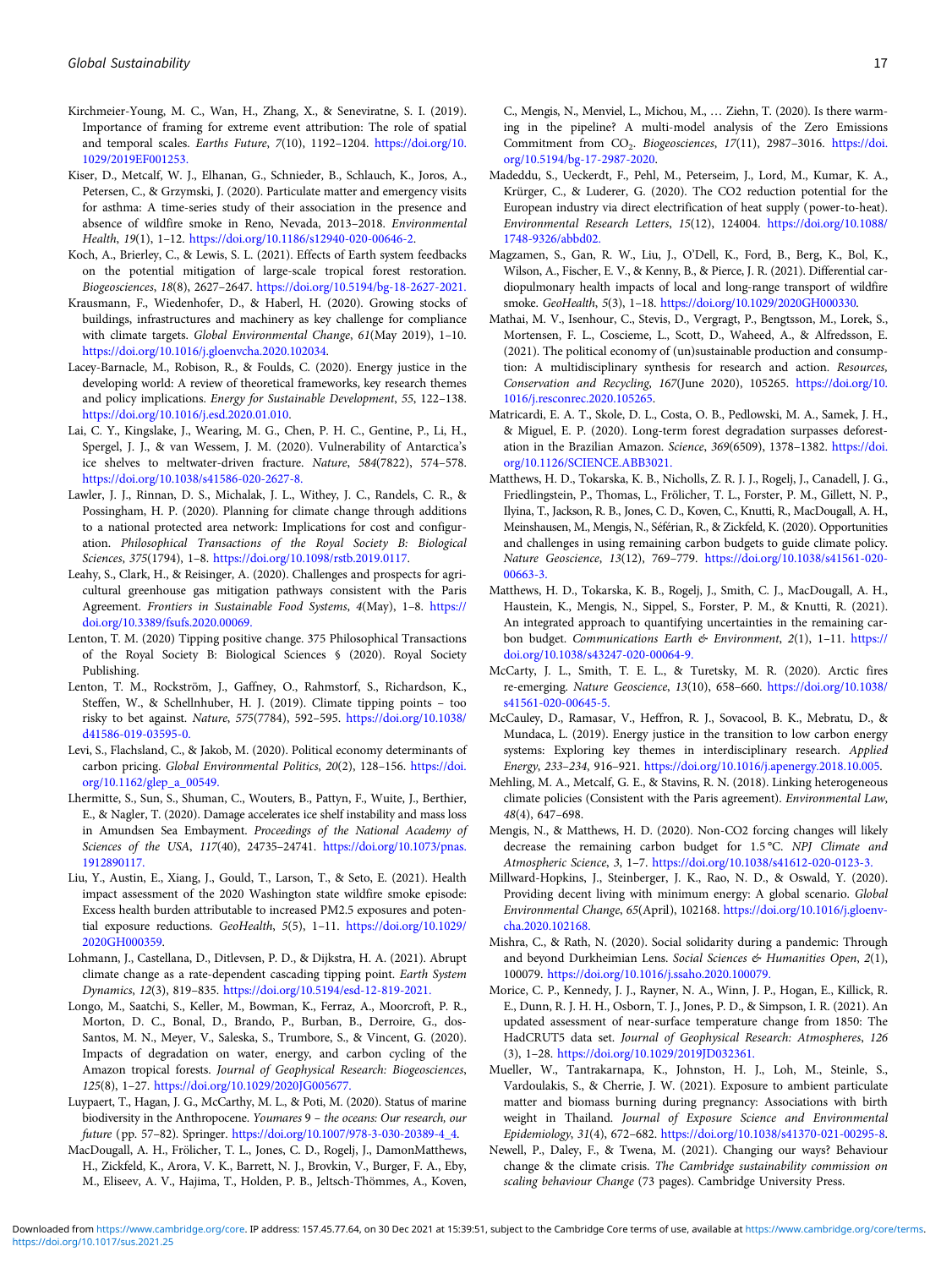- <span id="page-17-0"></span>Newell, P., Srivastava, S., Naess, L. O., Torres Contreras, G. A., & Price, R. (2020). Towards transformative climate justice: Key challenges and future directions for research. IDS Working Paper 540.
- Nguyen, H. D., Azzi, M., White, S., Salter, D., Trieu, T., Morgan, G., Rahman, M., Watt, S., Riley, M., Chang, L. T., Barthelemy, X., Fuchs, D., Lieschke, K., & Nguyen, H. (2021). The summer 2019–2020 wildfires in east coast Australia and their impacts on air quality and health in New South Wales, Australia. International Journal of Environmental Research and Public Health, 18(7), 1–27. <https://doi.org/10.3390/ijerph18073538>.
- Nielsen, K. S., Nicholas, K. A., Creutzig, F., Dietz, T., & Stern, P. C. (2021). The role of high-socioeconomic-status people in locking in or rapidly reducing energy-driven greenhouse gas emissions. Nature Energy, 4, 145–153. [https://](https://doi.org/10.1038/s41560-021-00900-y.) [doi.org/10.1038/s41560-021-00900-y.](https://doi.org/10.1038/s41560-021-00900-y.)
- NOAA (AGGI). (2021). The NOAA annual greenhouse gas index (AGGI). Retrieved from <https://gml.noaa.gov/aggi/aggi.html>.
- Nolan, R. H., Boer, M. M., Collins, L., Resco de Dios, V., Clarke, H., Jenkins, M., Kenny, B., & Bradstock, R. A. (2020). Causes and consequences of eastern Australia's 2019-20 season of mega-fires. Global Change Biology, 26(3), 1039–1041. <https://doi.org/10.1111/gcb.14987.>
- OECD. (2021). Biodiversity, natural capital and the economy: A policy guide for finance, economic and environment ministers. [https://doi.org/10.1787/](https://doi.org/10.1787/1a1ae114-en) [1a1ae114-en.](https://doi.org/10.1787/1a1ae114-en)
- O'Hara, C. C., Frazier, M., & Halpern, B. S. (2021). At-risk marine biodiversity faces extensive, expanding, and intensifying human impacts. Science, 372 (6537), 84–+. <https://doi.org/10.1126/science.abe6731>.
- Ohlendorf, N., Jakob, M., Minx, J. C., Schröder, C., & Steckel, J. C. (2021). Distributional impacts of carbon pricing: A meta-analysis. Environmental and Resource Economics, 78(1), 1–42. <https://doi.org/10.1007/s10640-020-00521-1.>
- Okonkwo, J. U. (2021). Welfare effects of carbon taxation on South African households. Energy Economics, 96(C), 1-12. [https://doi.org/10.1016/j.](https://doi.org/10.1016/j.eneco.2020.1049) [eneco.2020.1049](https://doi.org/10.1016/j.eneco.2020.1049).
- Oschlies, A. (2021). A committed fourfold increase in ocean oxygen loss. Nature Communications, 12(1), 1–8. <https://doi.org/10.1038/s41467-021-22584-4.>
- Oswald, Y., Owen, A., Steinberger, J. K., Yannick, O., Owen, A., & Steinberger, J. K. (2020). Large inequality in international and intranational energy footprints between income groups and across consumption categories. Nature Energy, 5(3), 231–239. <https://doi.org/10.1038/s41560-020-0579-8.>
- Otto, I. M., Wiedermann, M., Cremades, R., Donges, J. F., Auer, C., & Lucht, W. (2020). Human agency in the Anthropocene. Ecological Economics, 167, 106463. <https://doi.org/10.1016/j.ecolecon.2019.106463.>
- Pahle, M., Burtraw, D., Flachsland, C., Kelsey, N., Biber, E., Meckling, J., Edenhofer, O., & Zysman, J. (2018). Sequencing to ratchet up climate policy stringency. Nature Climate Change, 8(10), 861–867. [https://doi.org/10.1038/](https://doi.org/10.1038/s41558-018-0287-6.) [s41558-018-0287-6.](https://doi.org/10.1038/s41558-018-0287-6.)
- Pan, L., Powell, E. M., Latychev, K., Mitrovica, J. X., Creveling, J. R., Gomez, N., Hoggard, M. J., & Clark, P. U. (2021). Rapid postglacial rebound amplifies global sea level rise following West Antarctic Ice Sheet collapse. Science Advances, 7(18), 1–9. <https://doi.org/10.1126/sciadv.abf7787.>
- Perera, F., Cooley, D., Berberian, A., Mills, D., & Kinney, P. (2020). Co-benefits to children's health of the U.S. regional greenhouse gas initiative. Environmental Health Perspectives, 128(7), 1–9. [https://doi.org/10.1289/](https://doi.org/10.1289/EHP6706.) [EHP6706.](https://doi.org/10.1289/EHP6706.)
- Pianta, M., & Lucchese, M. (2020). Rethinking the European green deal: An industrial policy for a just transition in Europe. Review of Radical Political Economics, 52(4), 633–641. <https://doi.org/10.1177/0486613420938207.>
- Pianta, S., Brutschin, E., van Ruijven, B., & Bosetti, V. (2021). Faster or slower decarbonization? Policymaker and stakeholder expectations on the effect of the COVID-19 pandemic on the global energy transition. Energy Research & Social Science, 76, 102025. [https://doi.org/10.1016/j.erss.2021.](https://doi.org/10.1016/j.erss.2021.102025) [102025.](https://doi.org/10.1016/j.erss.2021.102025)
- Pickrell, J., & Pennisi, E. (2020). Record U.S. and Australian fires raise fears for many species. Science, 370(6512), 18–19. [https://doi.org/10.1126/science.](https://doi.org/10.1126/science.370.6512.18.) [370.6512.18.](https://doi.org/10.1126/science.370.6512.18.)
- Piecuch, C. G. (2020). Likely weakening of the Florida current during the past century revealed by sea-level observations. Nature Communications, 11 (3973), 1–13. [https://doi.org/10.1038/s41467-020-17761-w.](https://doi.org/10.1038/s41467-020-17761-w)
- Pörtner, H. O., Scholes, R. J., Agard, J., Archer, E., Arneth, A., Bai, X., Barnes, D., Burrows, M., Chan, L., Cheung, W. L., Diamond, S., Donatti, C., Duarte,

C., Eisenhauer, N., Foden, W., Gasalla, M. A.., Handa, C., Hickler, T., Hoegh-Guldberg, O., … Ngo, H. T. (2021). IPBES-IPCC co-sponsored workshop report on biodiversity and climate change. Bonn. [https://doi.](https://doi.org/10.5281/zenodo.4782538) [org/10.5281/zenodo.4782538](https://doi.org/10.5281/zenodo.4782538).

- Qin, Y., Xiao, X., Wigneron, J.-P., Ciais, P., Brandt, M., Fan, L., Li, X., Crowell, S., Wu, X., Doughty, R., Zhang, Y., Liu, F., Sitch, St., & Moore III, B. (2021). Carbon loss from forest degradation exceeds that from deforestation in the Brazilian Amazon. Nature Climate Change 2021 11:5, 11(5), 442–448. [https://doi.org/10.1038/s41558-021-01026-5.](https://doi.org/10.1038/s41558-021-01026-5)
- Rabe, B. G. (2018). Can we price carbon? The MIT Press.
- Rafaty, R., Dolphin, G., & Pretis, F. (2020). Carbon pricing and the elasticity of CO2 emissions. Institute for New Economic Thinking Working Paper Series (140), 1–84. [https://doi.org/10.36687/inetwp140.](https://doi.org/10.36687/inetwp140)
- Rahmstorf, S., Box, J. E., Feulner, G., Mann, M. E., Robinson, A., Rutherford, S., & Schaaernicht, E. J. (2015). Exceptional twentieth-century slowdown in Atlantic Ocean overturning circulation. Nature Climate Change, 5, (March), 475–480. [https://doi.org/10.1038/NCLIMATE2554.](https://doi.org/10.1038/NCLIMATE2554)
- Rajão, R., Soares-Filho, B., Nunes, F., Börner, J., Machado, L., Assis, D., Oliveira, A., Pinto, L., Ribeiro, V., Rausch, L., Gibbs, H., & Figueira, D. (2020). The rotten apples of Brazil's agribusiness. Science, 369(6501), 246LP–24248. <https://doi.org/10.1126/science.aba6646>.
- Ritchie, P. D. L., Smith, G. S., Davis, K. J., Fezzi, C., Halleck-Vega, S., Harper, A. B., Boulton, C. A., Binner, A. R., Day, B. H., Gallego-Sala, A. V., Mecking, J. V., Sitch, S. A., Lenton, T. M., & Bateman, I. J. (2020). Shifts in national land use and food production in Great Britain after a climate tipping point. Nature Food, 1(1), 76–83. <https://doi.org/10.1038/s43016-019-0011-3.>
- Rocha, J. C., Peterson, G., Bodin, Ö, & Levin, S. (2018). Cascading regime shifts within and across scales. Science, 362(6421), 1379–1383. [https://doi.](https://doi.org/10.1126/science.aat7850.) [org/10.1126/science.aat7850.](https://doi.org/10.1126/science.aat7850.)
- Rockström, J., Gupta, J., Lenton, T. M., Qin, D., Lade, S. J., Abrams, J. F., Jacobson, L., Rocha, J. C., Zimm, C., Bai, X., Bala, G., Bringezu, S., Broadgate, W., Bunn, S. E., DeClerck, F., Ebi, K. L., Gong, P., Gordon, C., Kanie, N., … Winkelmann, R. (2021). Identifying a safe and just corridor for people and the planet. Earth's Future, 9(4), 1–7. <https://doi.org/10.1029/2020ef001866.>
- Rogelj, J., Forster, P. M., Kriegler, E., Smith, C. J., & Séférian, R. (2019). Estimating and tracking the remaining carbon budget for stringent climate targets. Nature, 571(7765), 335–342. <https://doi.org/10.1038/s41586-019-1368-z.>
- Rogelj, J., Popp, A., Calvin, K. V., Luderer, G., Emmerling, J., Gernaat, D., Fujimori, S., Strefler, J., Hasegawa, T., Marangoni, G., Krey, V., Kriegler, E., Riahi, K., Van Vuuren, D. P., Doelman, J., Drouet, L., Edmonds, J., Fricko, O., Harmsen, M., … Tavoni, M. (2018). Scenarios towards limiting global mean temperature increase below 1.5 °C. Nature Climate Change, 8 (4), 325–332. <https://doi.org/10.1038/s41558-018-0091-3.>
- Rogelj, J., Schleussner, C. F., & Hare, W. (2017). Getting it right matters: Temperature goal interpretations in geoscience research. Geophysical Research Letters, 44(20), 10662–10665. [https://doi.org/10.1002/2017GL075612.](https://doi.org/10.1002/2017GL075612)
- Rohde, R. A., & Hausfather, Z. (2020). The Berkeley earth land/ocean temperature record. Earth System Science Data, 12(4), 3469-3479. [https://doi.org/](https://doi.org/10.5194/essd-12-3469-2020.) [10.5194/essd-12-3469-2020.](https://doi.org/10.5194/essd-12-3469-2020.)
- Rosenbloom, D., Markard, J., Geels, F. W., & Fuenfschilling, L. (2020). Why carbon pricing is not sufficient to mitigate climate change – and how 'sustainability transition policy' can help. Proceedings of the National Academy of Sciences of the USA, 117(16), 8664–8668. [https://doi.org/10.1073/pnas.](https://doi.org/10.1073/pnas.2004093117.) [2004093117.](https://doi.org/10.1073/pnas.2004093117.)
- RRI and McGill University. (2021). Status of legal recognition of Indigenous peoples', local communities' and Afro-descendant peoples' rights to carbon stored in Tropical lands and forests.
- Ruffault, J., Curt, T., Moron, V., Trigo, R. M., Mouillot, F., Koutsias, N., Pimont, F., Martin-StPaul, N., Barbero, R., Dupuy, J., Russo, A., & Belhadj-Khedher, C. (2020). Increased likelihood of heat-induced large wildfires in the Mediterranean Basin. Scientific Reports, 10(1), 13790. <https://doi.org/10.1038/s41598-020-70069-z.>
- Sala, E., Mayorga, J., Bradley, D., Cabral, R. B., Atwood, T. B., Auber, A., Cheung, W., Costello, C., Ferretti, F., Friedlander, A. M., Gaines, S.D., Garilao, C., Goodell, W., Halpern, B. S., Hinson, A., Kaschner, K., Kesner-Reyes, K., Leprieur, F., McGowan, J., … Lubchenco, J. (2021). Protecting the global ocean for biodiversity, food and climate. Nature, 592, 397–402. <https://doi.org/10.1038/s41586-021-03371-z.>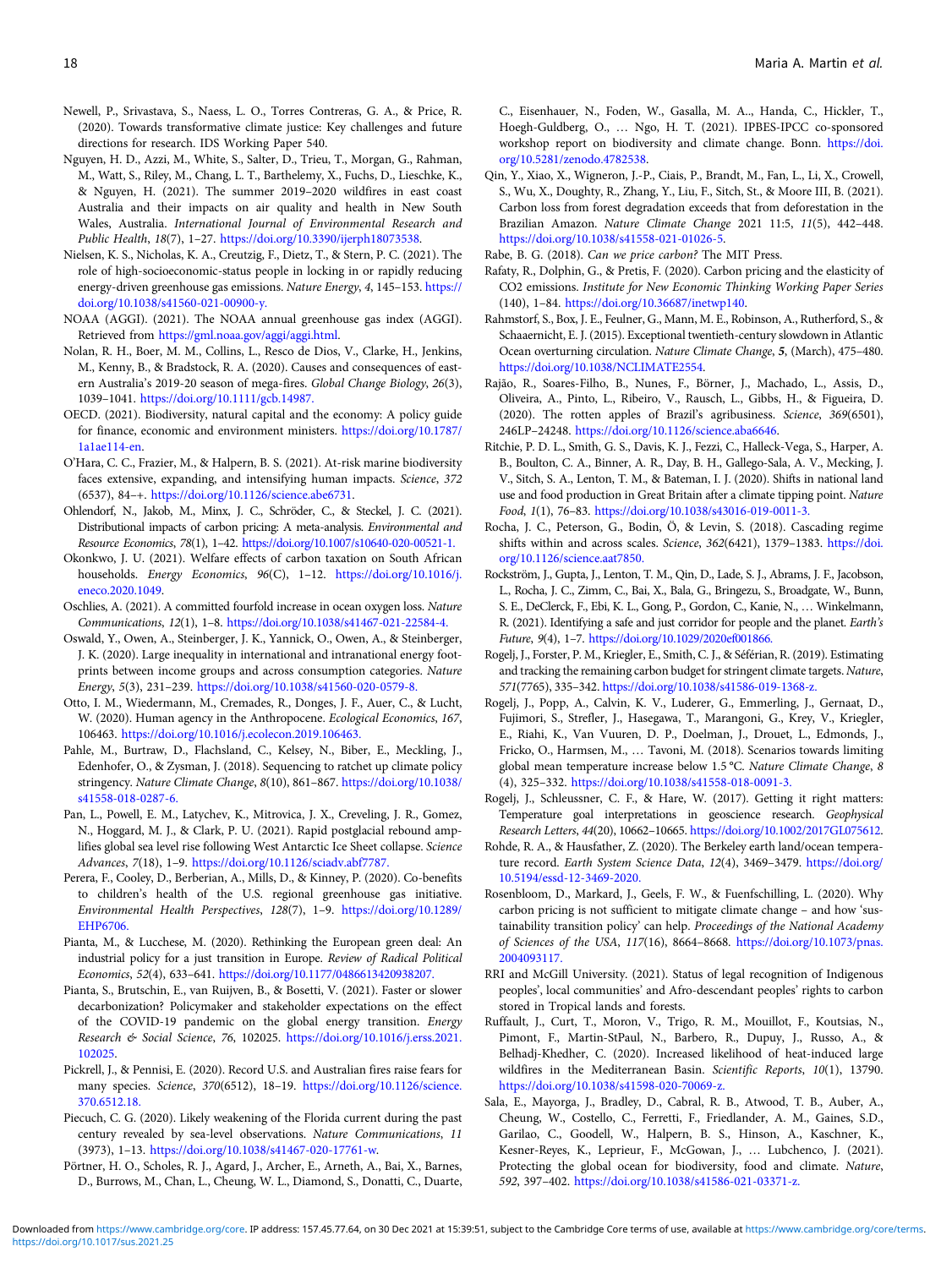- <span id="page-18-0"></span>Sampedro, J., Smith, S. J., Arto, I., González-Eguino, M., Markandya, A., Mulvaney, K. M., Pizarro-Irizar, C., & Van Dingenen, R. (2020). Health co-benefits and mitigation costs as per the Paris Agreement under different technological pathways for energy supply. Environment International, 136, 1–12. <https://doi.org/10.1016/j.envint.2020.105513.>
- Saunois, M., Stavert, A. R., Poulter, B., Bousquet, P., Canadell, J. G., Jackson, R. B., Raymond, P. A., Dlugokencky, E. J., Houweling, S., Patra, P. K., Ciais, P., Arora, V. K., Bastviken, D., Bergamaschi, P., Blake, D. R., Brailsford, G., Bruhwiler, L., Carlson, K. M., Noce, S., … Zhuang, Q. (2020). The global methane budget 2000–2001. Earth System Science Data, 12, 45. [https://](https://doi.org/10.5194/essd-12-1561-2020.) [doi.org/10.5194/essd-12-1561-2020.](https://doi.org/10.5194/essd-12-1561-2020.)
- Seddon, N., Chausson, A., Berry, P., Girardin, C. A. J. J., Smith, A., & Turner, B. (2020). Understanding the value and limits of nature-based solutions to climate change and other global challenges. Philosophical Transactions of the Royal Society B: Biological Sciences, 375(1794), 1-12. [https://doi.org/](https://doi.org/10.1098/rstb.2019.0120.) [10.1098/rstb.2019.0120.](https://doi.org/10.1098/rstb.2019.0120.)
- Seddon, N., Smith, A., Smith, P., Key, I., Chausson, A., Girardin, C., House, J., Srivastava, S., & Turner, B. (2021). Getting the message right on naturebased solutions to climate change. Global Change Biology, 27(8), 1518– 1546. <https://doi.org/10.1111/gcb.15513.>
- Sergi, B. J., Adams, P. J., Muller, N. Z., Robinson, A. L., Davis, S. J., Marshall, J. D., & Azevedo, I. L. (2020). Optimizing emissions reductions from the U.S. power sector for climate and health benefits. Environmental Science and Technology, 54(12), 7513–7523. <https://doi.org/10.1021/acs.est.9b06936.>
- Sharma, A., Gupta, P., & Jha, R. (2020). COVID-19: Impact on health supply chain and lessons to be learnt. Journal of Health Management, 22(2), 248– 261. <https://doi.org/10.1177/0972063420935653.>
- Silveira, S., Kornbluh, M., Withers, M. C., Grennan, G., Ramanathan, V., & Mishra, J. (2021). Chronic mental health sequelae of climate change extremes: A case study of the deadliest Californian wildfire. International Journal of Environmental Research and Public Health, 18(4), 1–15. <https://doi.org/10.3390/ijerph18041487>.
- Soergel, B., Kriegler, E., Leon Bodirsky, B., Bauer, N., Leimbach, M., & Popp, A. (2021). Combining ambitious climate policies with efforts to eradicate poverty. Nature Communications, 12(2342), 1–12. [https://doi.org/10.1038/](https://doi.org/10.1038/s41467-021-22315-9) [s41467-021-22315-9](https://doi.org/10.1038/s41467-021-22315-9).
- Sovacool, B. K., Turnheim, B., Hook, A., Brock, A., & Martiskainen, M. (2021). Dispossessed by decarbonisation: Reducing vulnerability, injustice, and inequality in the lived experience of low-carbon pathways. World Development, 137, 105116. <https://doi.org/10.1016/j.worlddev.2020.105116.>
- Steffen, W., Rockström, J., Richardson, K., Lenton, T. M., Folke, C., Liverman, D., Summerhayes, C. P., Barnosky, A. D., Cornell, S. E., Crucifix, M., Donges, J. F., Fetzer, I., Lade, S. J., Scheffer, M., Winkelmann, R., & Schellnhuber, H. J. (2018). Trajectories of the Earth system in the Anthropocene. Proceedings of the National Academy of Sciences, 115(33), 8252–8259. <https://doi.org/10.1073/pnas.1810141115.>
- Steinberger, J. K., Lamb, W. F., & Sakai, M. (2020). Your money or your life? The carbon-development paradox. Environmental Research Letters, 15(4), 1–9. <https://doi.org/10.1088/1748-9326/ab7461.>
- Strassburg, B. B. N. N., Iribarrem, A., Beyer, H. L., Cordeiro, C. L., Crouzeilles, R., Jakovac, C. C., Braga Junqueira, A, Lacerda, E., Latawiec, A. E., Balmford, A., Brooks, T. M., Butchart, S. H. M., Chazdon, R. L., Erb, K., Brancalion, P., Buchanan, G., Cooper, D., Díaz, S., Donald, P. F., … Visconti, P. (2020). Global priority areas for ecosystem restoration. Nature, 586(7831), 724–729. <https://doi.org/10.1038/s41586-020-2784-9.>
- Strefler, J., Kriegler, E., Bauer, N., Luderer, G., Pietzcker, R. C., Giannousakis, A., & Edenhofer, O. (2021). Alternative carbon price trajectories can avoid excessive carbon removal. Nature Communications, 12(1), 1-8. [https://doi.](https://doi.org/10.1038/s41467-021-22211-2.) [org/10.1038/s41467-021-22211-2.](https://doi.org/10.1038/s41467-021-22211-2.)
- Sun, S., Pattyn, F., Simon, E. G., Albrecht, T., Cornford, S., Calov, R., Dumas, C., Gillet-Chaulet, F., Goelzer, H., Golledge, N. R., Greve, R., Hoffman, M. J., Humbert, A., Kazmierczak, E., Kleiner, T., Leguy, G. R., Lipscomb, W.H., Martin, D., Morlighem, M., … Zhang, T. (2020). Antarctic ice sheet response to sudden and sustained ice-shelf collapse (ABUMIP). Journal of Glaciology, 66(260), 891–904. <https://doi.org/10.1017/jog.2020.67.>
- Swain, D. L., Singh, D., Touma, D., & Diffenbaugh, N. S. (2020). Attributing extreme events to climate change: A new frontier in a warming world. One Earth, 2(6), 522–527. <https://doi.org/10.1016/j.oneear.2020.05.011.>
- Swinburn, B. A., Kraak, V. I., Allender, S., Atkins, V. J., Baker, P. I., Bogard, J. R., Brinsden, H., Calvillo, A., De Schutter, O., Devarajan, R., Ezzati, M., Friel, S., Goenka, S., Hammond, R. A., Hastings, G., Hawkes, C., Herrero, M., Hovmand, P. S., Howden, M., … Dietz, W. H. (2019). The global syndemic of obesity, undernutrition, and climate change: The Lancet commission report. The Lancet, 393(10173), 791–846. [https://doi.org/10.1016/](https://doi.org/10.1016/S0140-6736(18)32822-8.) [S0140-6736\(18\)32822-8.](https://doi.org/10.1016/S0140-6736(18)32822-8.)
- Taconet, N., Méjean, A., & Guivarch, C. (2020). Influence of climate change impacts and mitigation costs on inequality between countries. Climatic Change, 160, 15–34. <https://doi.org/10.1007/s10584-019-02637-w.>
- Taillardat, P., Thompson, B. S., Garneau, M., Trottier, K., & Friess, D. A. (2020). Climate change mitigation potential of wetlands and the costeffectiveness of their restoration. Interface Focus, 10(5), 1-12. [https://doi.](https://doi.org/10.1098/rsfs.2019.0129) [org/10.1098/rsfs.2019.0129.](https://doi.org/10.1098/rsfs.2019.0129)
- Tarekegne, B. (2020). Just electrification: Imagining the justice dimensions of energy access and addressing energy poverty. Energy Research and Social Science, 70, 101639. [https://doi.org/10.1016/j.erss.2020.101639.](https://doi.org/10.1016/j.erss.2020.101639)
- The World Bank. (2021). State and trends of carbon pricing 2021. In state and trends of carbon pricing 2021. [https://doi.org/10.1596/978-1-4648-1728-1.](https://doi.org/10.1596/978-1-4648-1728-1)
- Thomas, Z. A., Jones, R. T., Turney, C. S. M., Golledge, N., Fogwill, C., Bradshaw, C. J. A., Menviel, L., McKay, N. P., Bird, M., Palmer, J., Kershaw, P., Wilmshurst, J., & Muscheler, R. (2020). Tipping elements and amplified polar warming during the last interglacial. Quaternary Science Reviews, 233, 106222. <https://doi.org/10.1016/J.QUASCIREV.2020.106222.>
- Tian, H., Xu, R., Canadell, J. G., Thompson, R. L., Winiwarter, W., Suntharalingam, P., Davidson, E. A., Ciais, P., Jackson, R. B., Janssens-Maenhout, G., Prather, M. J., Regnier, P., Pan, N., Pan, S., Peters, G. P., Shi, H., Tubiello, F. N., Zaehle, S., Zhou, F., … Yao, Y. (2020). A comprehensive quantification of global nitrous oxide sources and sinks. Nature, 586, 248–256. <https://doi.org/10.1038/s41586-020-2780-0.>
- Tittensor, D. P., Beger, M., Boerder, K., Boyce, D. G., Cavanagh, R. D., Cosandey-Godin, A., Crespo, G. O., Dunn, D. C., Ghiffary, W., Grant, S. M., Hannah, L., Halpin, P. N., Harfoot, M., Heaslip, S. G., Jeffery, N. W., Kingston, N., Lotze, H. K., McGowan, J., McLeod, E., … Worm, B. (2019). Integrating climate adaptation and biodiversity conservation in the global ocean. Science Advances, 5(11), 1–16. <https://doi.org/10.1126/sciadv.aay9969.>
- Tokarska, K. B., Schleussner, C. F., Rogelj, J., Stolpe, M. B., Matthews, H. D., Pfleiderer, P., & Gillett, N. P. (2019). Recommended temperature metrics for carbon budget estimates, model evaluation and climate policy. Nature Geoscience, 12(12), 964–971.<https://doi.org/10.1038/s41561-019-0493-5.>
- Tong, D., Zhang, Q., Zheng, Y., Caldeira, K., Shearer, C., Hong, C., Qin, Y., & Davis, S. J. (2019). Committed emissions from existing energy infrastructure jeopardize 1.5 °C climate target. Nature, 3(May), 373–377. [https://doi.org/](https://doi.org/10.1038/s41586-019-1364-3) [10.1038/s41586-019-1364-3](https://doi.org/10.1038/s41586-019-1364-3).
- Ueckerdt, F., Bauer, C., Dirnaichner, A., Everall, J., Sacchi, R., & Luderer, G. (2021). Potential and risks of hydrogen-based e-fuels in climate change mitigation. Nature Climate Change, 11(5), 384–393. [https://doi.org/10.](https://doi.org/10.1038/s41558-021-01032-7.) [1038/s41558-021-01032-7.](https://doi.org/10.1038/s41558-021-01032-7.)
- UNEP. (2021). Global methane assessment: Benefits and costs of mitigating methane emissions.
- United Nations Environment Programme. (2020). The emissions gap report 2020. Nairobi: United Nations Environment Programme.
- van den Berg, N. J., van Soest, H. L., Hof, A. F., den Elzen, M. G. J., van Vuuren, D. P., Chen, W., Drouet, L., Emmerling, J., Fujimori, S., Höhne, N., Kõberle, A. C., McCollum, D., Schaeffer, R., Shekhar, S., Vishwanathan, S. S., Vrontisi, Z., Blok, K., Berg, N. J., Soest, H. L., … Blok, K. (2020). Implications of various effort-sharing approaches for national carbon budgets and emission pathways. Climatic Change, 162(4), 1805–1822. [https://doi.org/10.1007/](https://doi.org/10.1007/s10584-019-02368-y.) [s10584-019-02368-y.](https://doi.org/10.1007/s10584-019-02368-y.)
- van der Velde, I. R., van der Werf, G. R., Houweling, S., Maasakkers, J. D., Borsdorff, T., Landgraf, J., Tol, P., van Kempen, T. A., van Hees, R., Hoogeveen, R., Veefkind, J. P., & Aben, I. (2021). Vast CO2 release from Australian fires in 2019–2020 constrained by satellite. Nature, 597(7876), 366–369. <https://doi.org/10.1038/s41586-021-03712-y.>
- van Oldenborgh, G. J., Krikken, F., Lewis, S., Leach, N. J., Lehner, F., Saunders, K. R., van Weele, M., Haustein, K., Li, S., Wallom, D., Sparrow, S., Arrighi, J., Singh, R. P. K., van Aalst, M. K., Philip, S. Y., Vautard, R., & Otto, F. E. L. (2021). Attribution of the Australian bushfire risk to anthropogenic climate